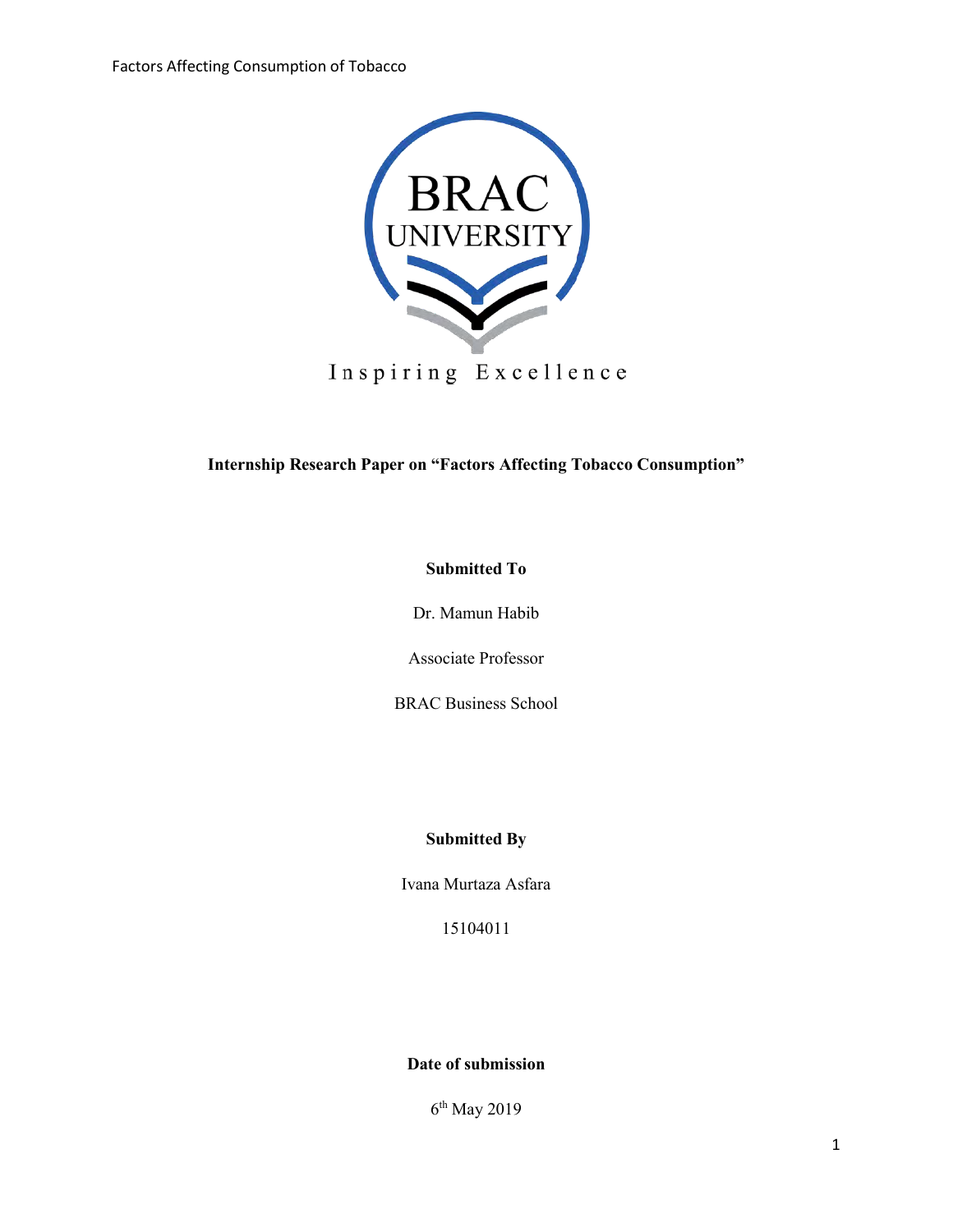

# **Research Topic**

# **Factors Affecting Tobacco Consumption in Bangladesh**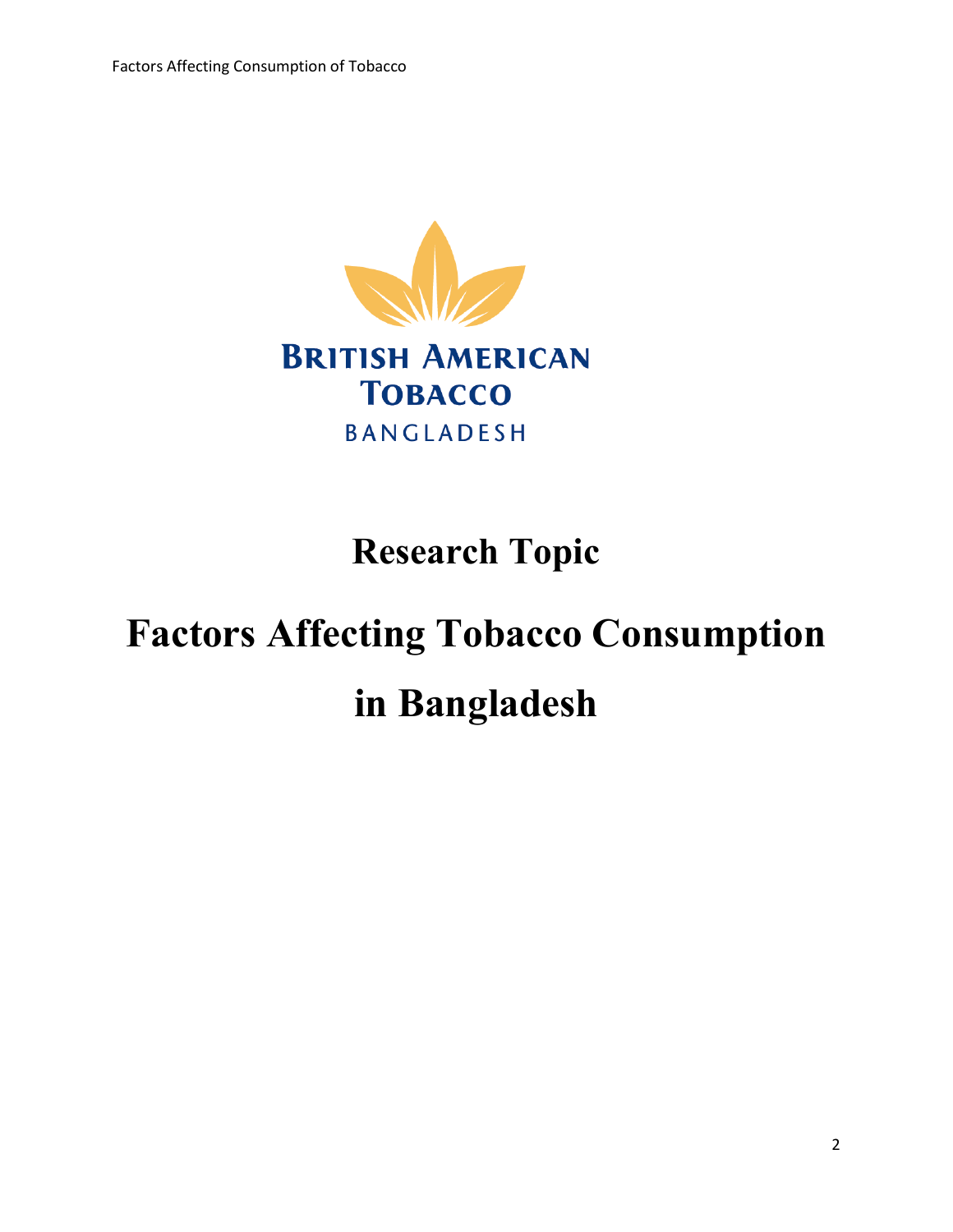# **6 th May 2019**

Dr. Mamun Habib

Associate Professor

BRAC Business School

BRAC University

Mohakhali, Dhaka

# **Subject: Submission of Internship Report**

Dear Sir,

I have the privilege to submit my research paper as the internship report on **"Factors Affecting Tobacco Consumption"**. I have tried my best to abide by the rules of a research paper and I believe this to be a great opportunity to work on this challenging demise and perform completion on time.

I am truly grateful for your guidance and I have tried to incorporate all the lessons in preparing this report. I thereby hope there are no imperfections in this report and that you kindly accept it.

Sincerely yours,

Ivana Murtaza Asfara

15104011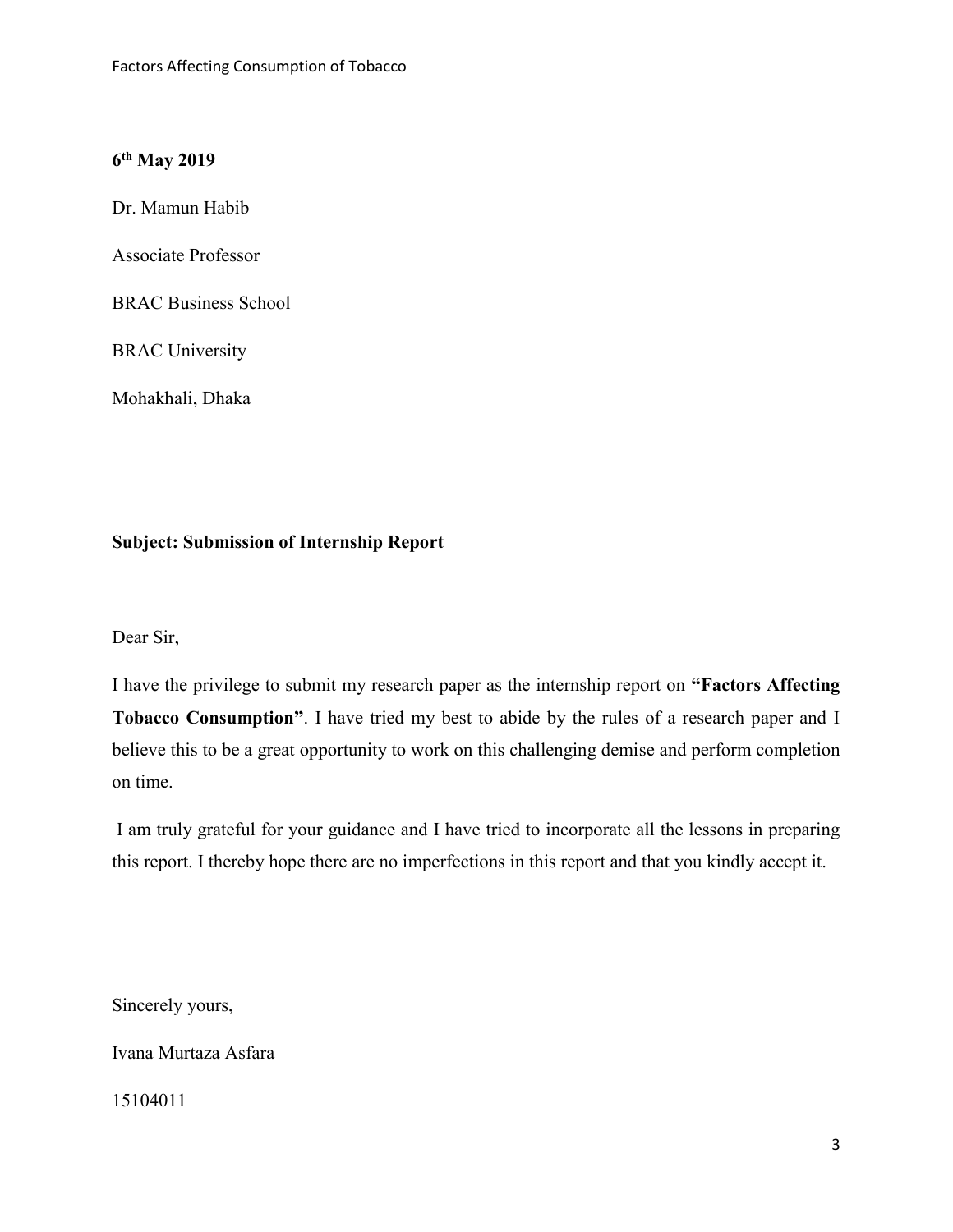#### **To**

The Internship committee

BBA Program

BRAC Business School

BRAC University

Endorsement of Ivana Murtaza Asfara's submission of research paper on "Factors affecting consumption of tobacco in Bangladesh "

Dear concern,

Ivana Murtaza Asfara holding the ID number 15104011 has been under my supervision for the submission of the internship research paper. She has been frequently in touch with me regarding the process of the paper. I hereby endorse her active participation in the internship program and accept her paper.

Sincerely,

Dr. Mamun Habib

Associate Professor

BRAC Business School

BRAC University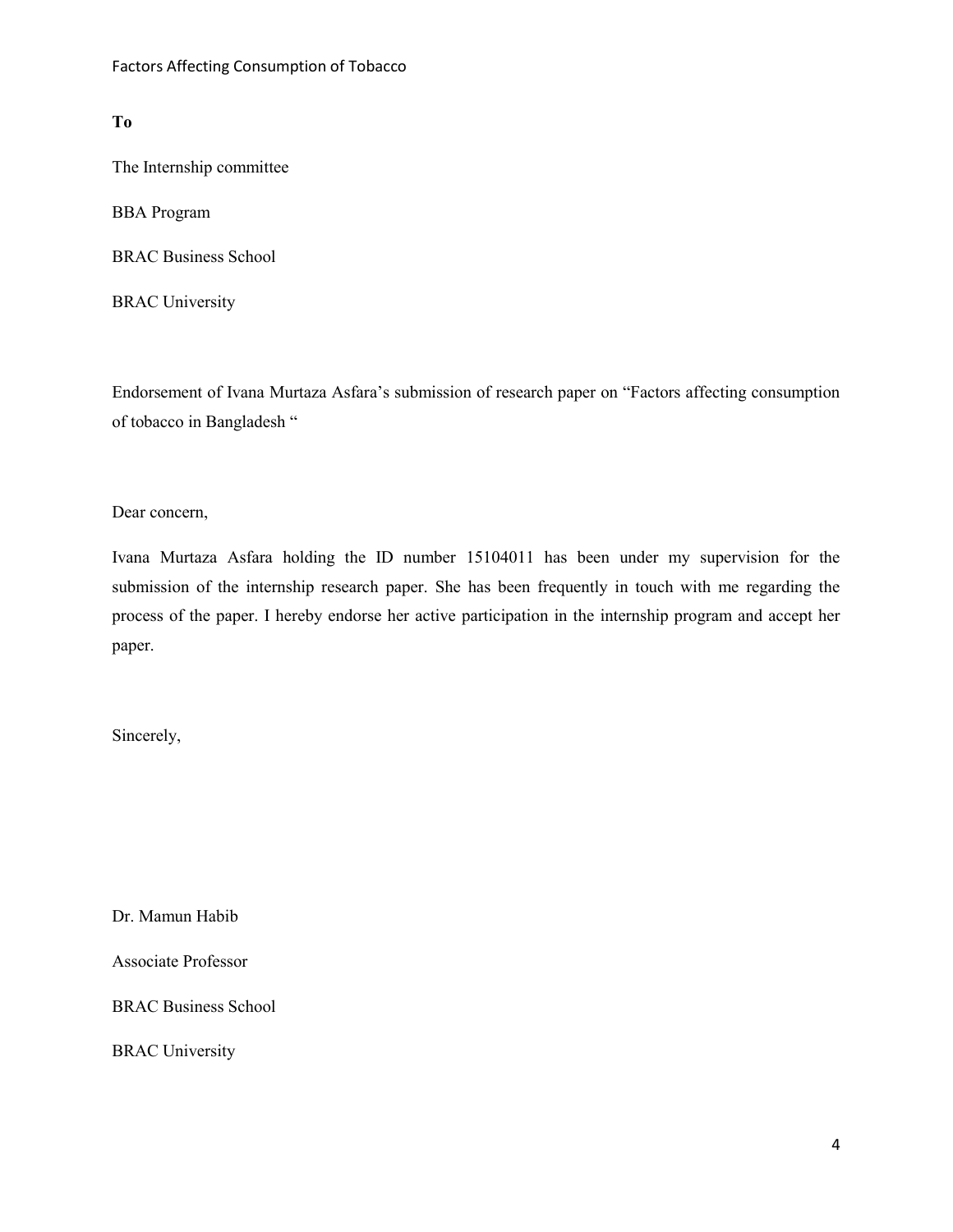# **ACKNOWLEDGEMENT**

Firstly, I would like to show my gratitude to Almighty Allah for giving me the opportunity to perfect my internship report and successfully complete my internship tenure inspite of different challenges.

I would also like to thank various individuals who have directly and indirectly assisted me in preparing my report. I would most definitely like to start with **Dr. Mamun Habib**, Associate Professor of BRAC Business School. Without his guidance I would not be able to reach completion on time. His feedback and encouragement helped in making my report flawless.

I would also like to express my utmost gratefulness towards the employees of the Human Resource Department of British American Tobacco for assisting me in completing my report and have made my experience memorable as an intern.

Sincere gratitude goes to my supervisors, **Ms. Tasnuva Noor Salim and Ms. Savera Mizan**, for guiding me throughout my internship tenure and grooming me for the better.

Last but not the least; I would like to thank **Ikram Hasan Evan,** for his support and timely notifications regarding deadlines as well as the report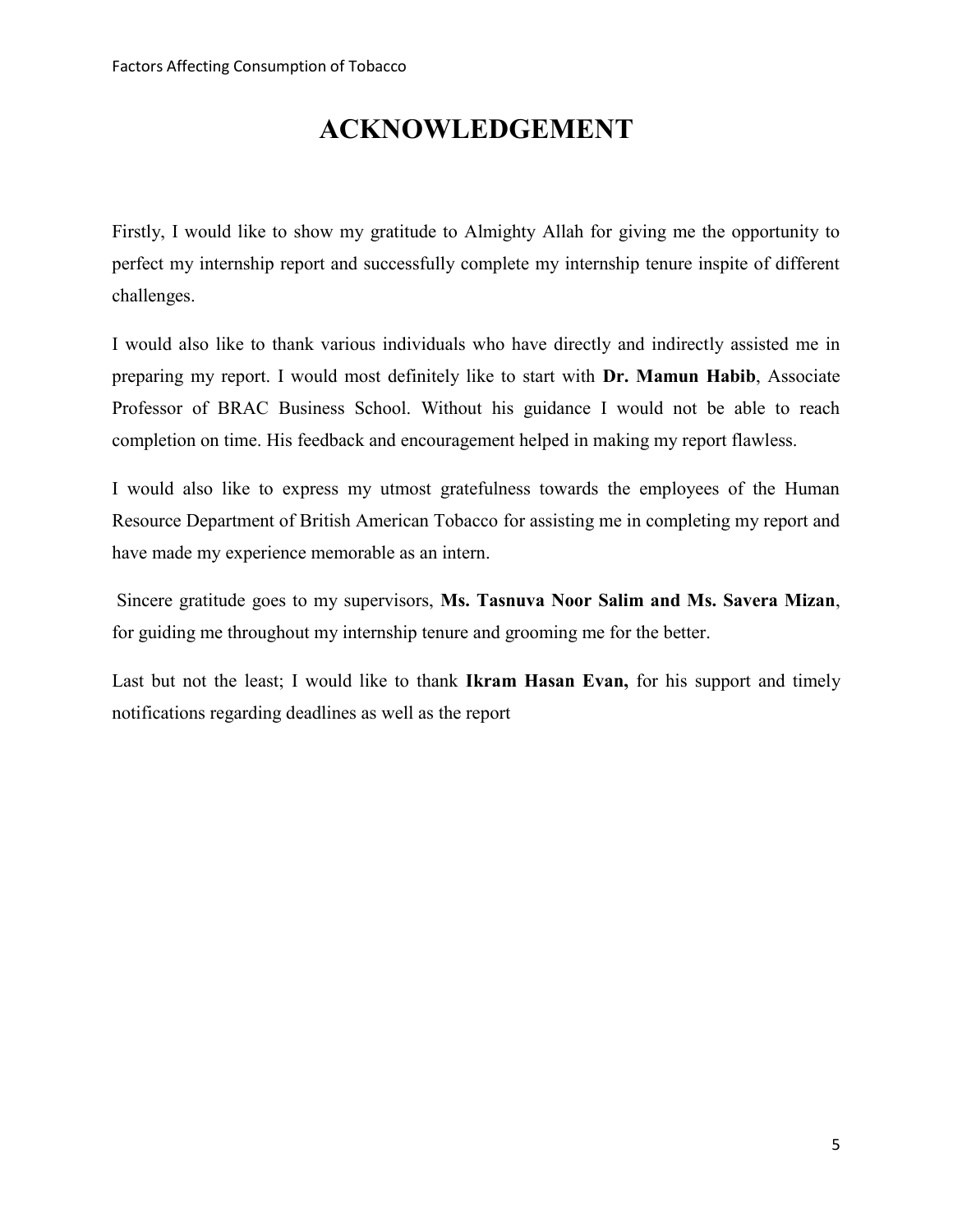# **Executive Summary**

This report is a research paper on "Factors Affecting Tobacco Consumption". The overall paper deals with the various factors that affect consumption of tobacco products.A sample of 100 respondents have been surveyed to understand consumer behavior. These respondents were get provided a survey filled with questions related to the three factors that have been narrowed down in this research paper. The three factors are availability of tobacco products in Bangladesh, social construct of Bangladesh and the psychology of the people of Bangladesh. The paper works with how these factors affect the consumption of tobacco. To understand whether there is any positive, negative or no relation with the factors. A regression analysis using SPSS has been done with the data that has been attained from the survey. The results have been explained further in this paper. Lastly, the paper ends with recommendations of how the paper could be improved and the research could be made more effective. This research paper has been made as the internship report for BBA students graduating in Spring 2019 from BRAC University. This paper is being submitted to Dr. Mamun Habib, Associate Professor of BRAC Business School, BRAC University. The finding of this paper could be used substantially by any tobacco producing company, as well as people who want to be more aware of consumption of tobacco.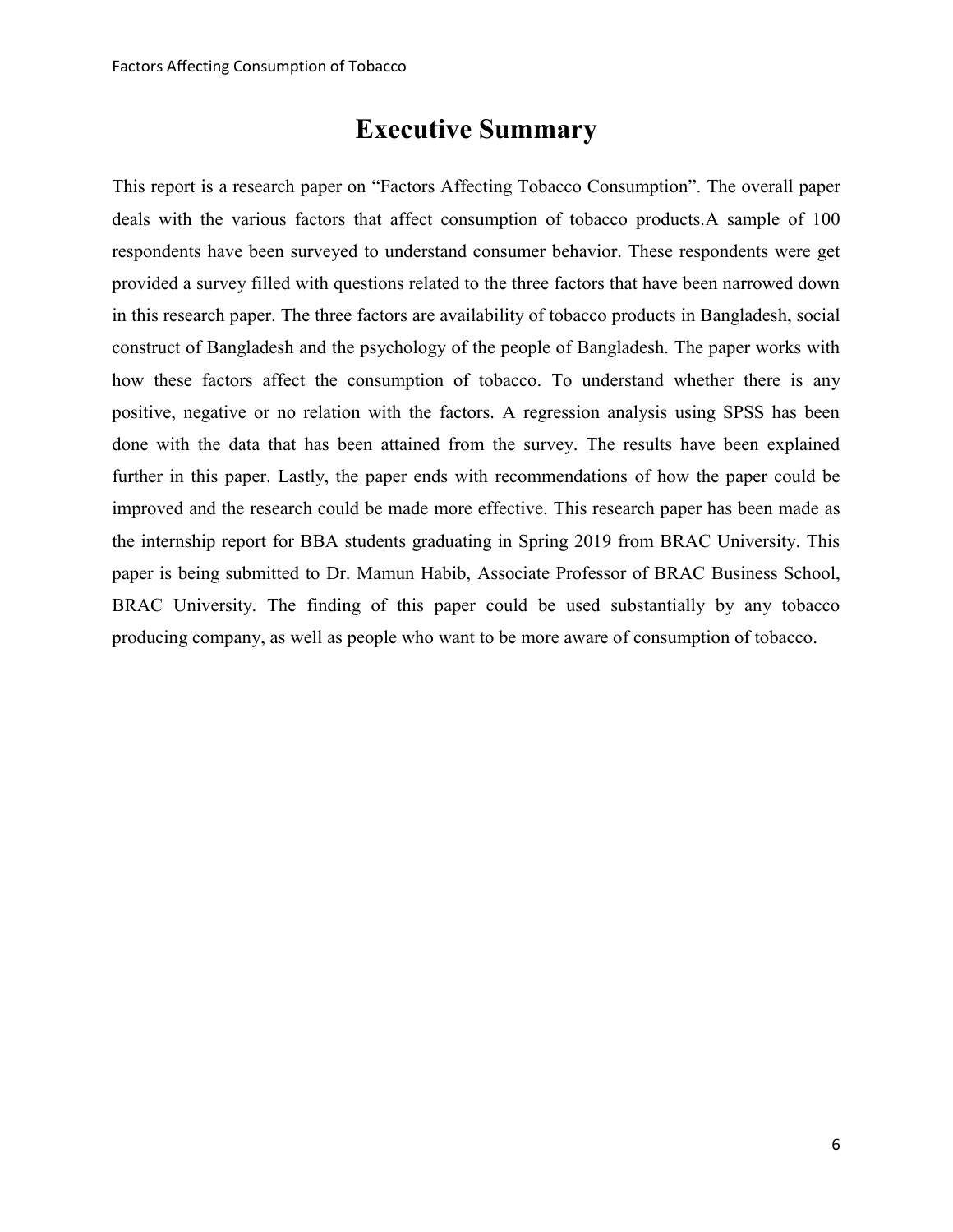| <b>Table of Contents</b>                | Page            |
|-----------------------------------------|-----------------|
| <b>Chapter 1- Organization</b>          | 8               |
| 1.1 Overview of organization            | $\overline{9}$  |
| <b>1.2 Description of Function</b>      | 10              |
| <b>Operations</b><br>$\overline{a}$     | $10-11$         |
| Leaf                                    | $\overline{11}$ |
| <b>Marketing</b>                        | 12              |
| <b>Legal and External Affairs</b>       | $12 - 13$       |
| <b>Finance and Human Resource</b>       | 13              |
| <b>Chapter 2- Research and Findings</b> | 14              |
| 2.1 Rationale of the study              | 15              |
|                                         |                 |
| 2.2 Statement of the problems           | $\cdot$ 15      |
|                                         |                 |
|                                         | 16              |
| 2.3 Scope and delimitation of the study |                 |
|                                         |                 |
| <b>2.4 Review of Literature</b>         | 17              |
| 2.5 Objective of Study                  | 18              |
| <b>2.6 Research Question</b>            | $19-20$         |
| 2.7 Analysis                            | $20 - 25$       |
| 2.8 Findings                            | 26              |
| 2.7 Recommendation                      | 27              |
| 2.8 Conclusion                          | 28              |
|                                         |                 |
|                                         |                 |
|                                         |                 |
|                                         |                 |
|                                         |                 |
|                                         |                 |
|                                         |                 |
|                                         |                 |
|                                         |                 |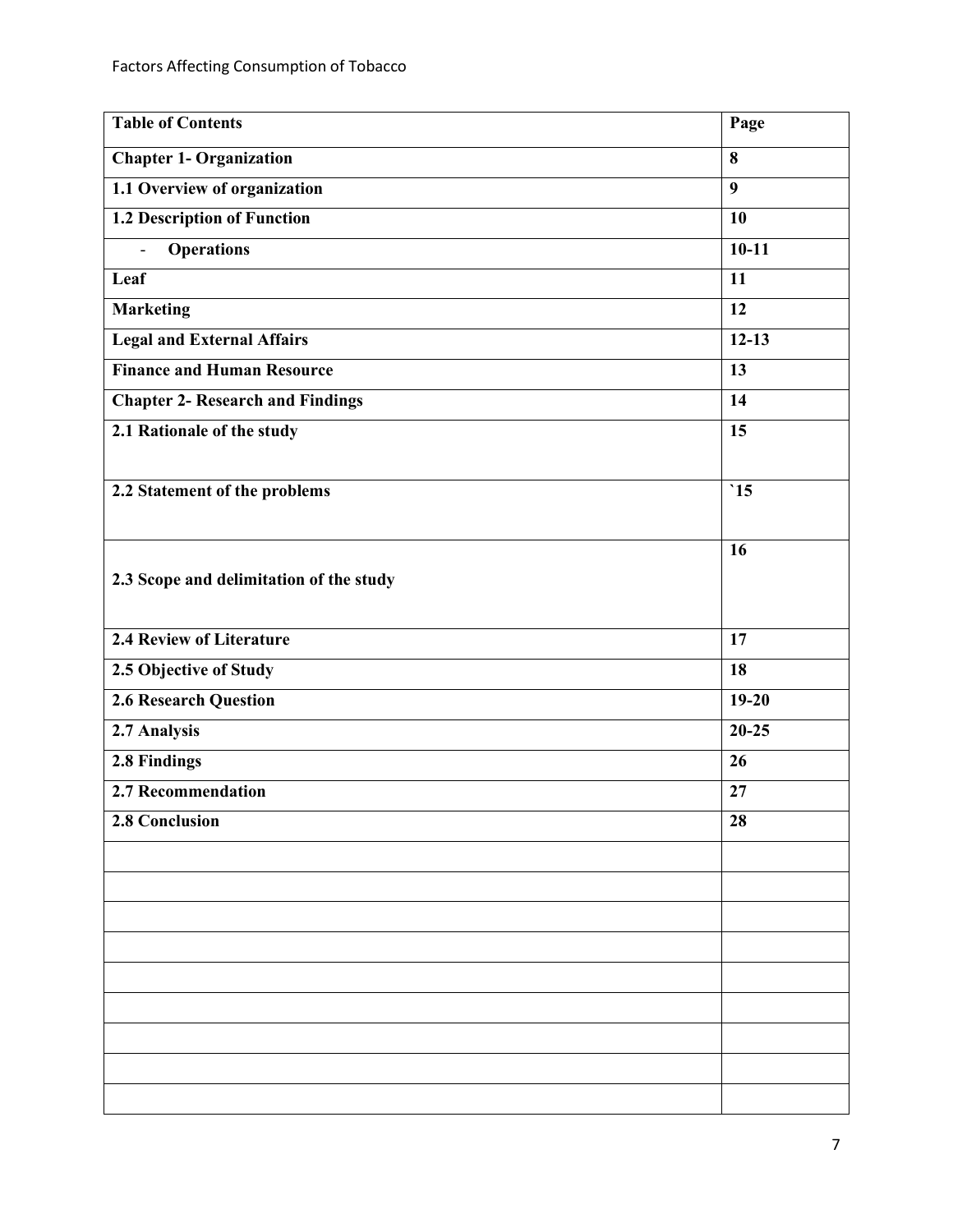Factors Affecting Consumption of Tobacco

# **Chapter 1- The Organization**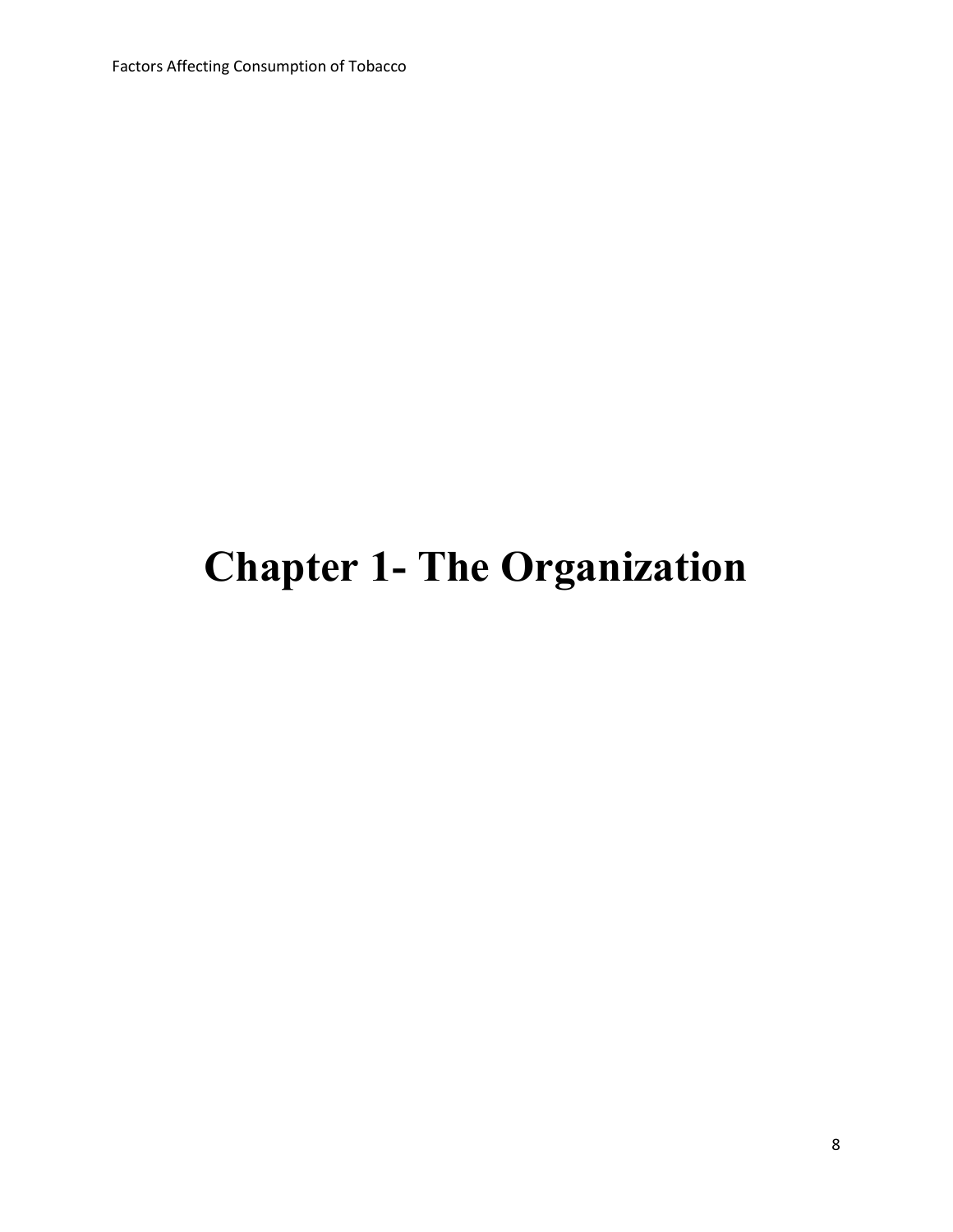# **1.1 Overview of Organisation**

British American Tobacco's journey started as Imperial Tobacco Company (ITC) in 1902 and later became British American Tobacco after the successful joint venture between UK;s Imperial Tobacco Company and American Tobacco Company. Imperial Tobacco's birth was in Calcutta, during the British rule and had a branch in Moulovibazar, Dhaka. The post partition trade was initially free but by 1948, customs barriers disturbed the flow of trade between India and East Pakistan (Current Bangladesh) resulting in a head office in present in Karachi, and demand forced a factory set up in Fauzdarhat, Chittagong in 1952. Thenceforth, product manufacturing resources for East Pakistan were received from Karachi and finally the production phase started from 1965 in Mohakhali. However, the Indo- Pakistan war interrupted the flow of resources from India but created a fruitful opportunity for entrepreneurs to set up more factories in East Pakistan. Eventually, the name Pakistan Tobacco Company changed right after the independence in February, 1972 and was then recognized as Bangladesh Tobacco Company. In 1998, the company aligned its identity with British American Tobacco group and adopted the name British American Tobacco Bangladesh (BATB), after reaching the required international standard and revenue stream and export quality.

BATB currently has over 1,000 employees and over 40,000 people working directly and indirectly; farmers, distributors and suppliers. BATB currently exports tobacco to Germany, Poland, Russia, UK and New Zealand. Moreover, they will be expanding their exporting database, moving towards the Asian region. BATB has recently received the title of Top Employer, Bangladesh.

#### **Vision**

"To become world's best at satisfying consumer experience with tobacco and beyond."

#### **Mission**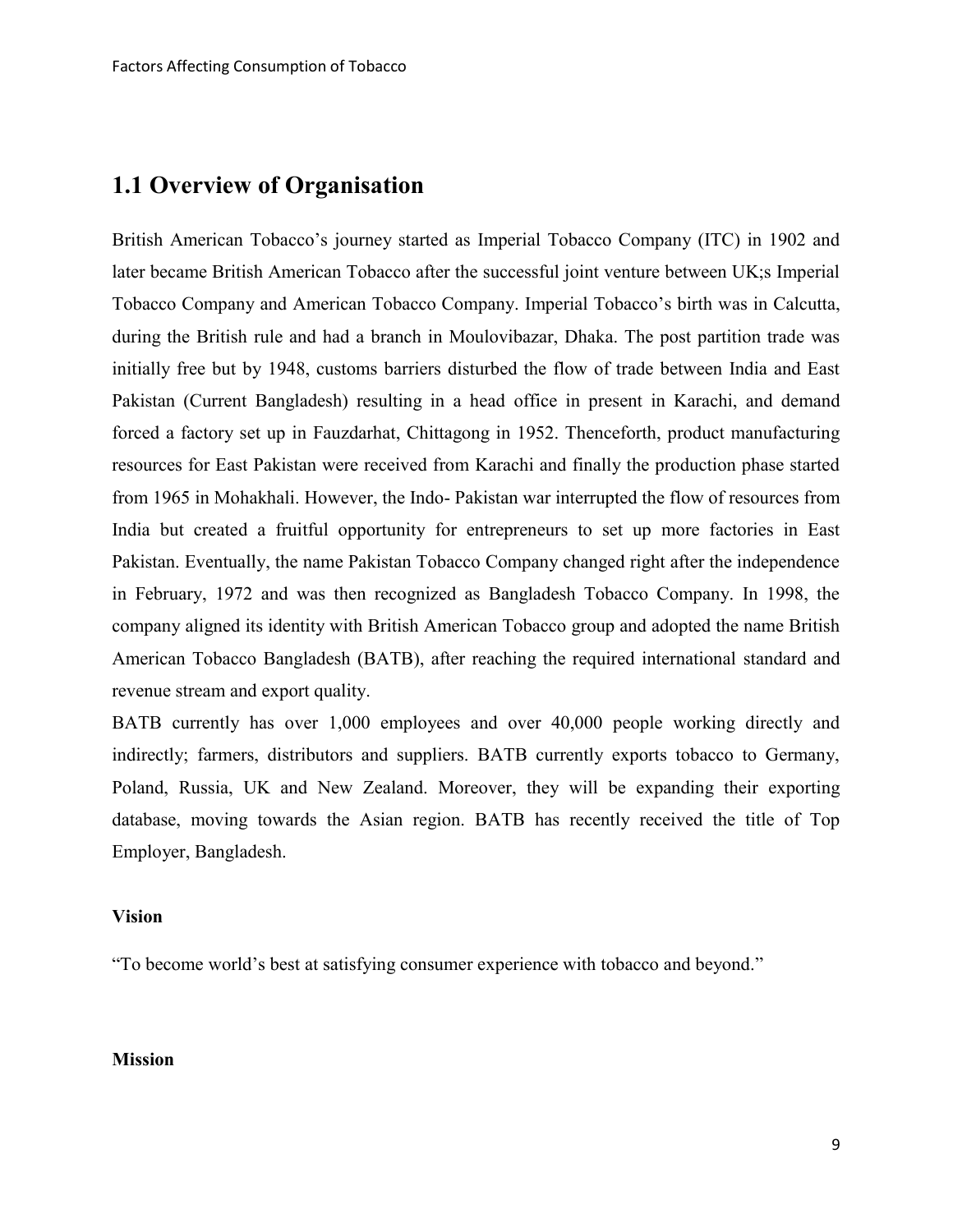British American Tobacco's mission is to deliver their commitments to society, while championing informed consumer choice

BAT believes in making sure the adults who purchase products from BAT are completely aware of their choices despite having to provide a range of products. They also believe that the society creates new challenges and also provides us with new opportunities. Hence these challenges need to be faced with preparations, as well as opportunities taken advantage of. It is also important to acknowledge the harm done to environment due to their products and give to the society accordingly to minimize damage.

# **1.2 Description of the total business of the organization**

BATB became a public limited company, governed by the EXCOs' (Executive Committee) and the Board of directors. This Committee includes all the heads of the functional Departments, each with different responsibilities.

The different structural departments are

- 1. Operations
- 2. Leaf
- 3. Finance
- 4. Marketing
- 5. Legal and External Affairs (LEX)
- 6. Human Resource

#### **Operations**

Supply Chain incorporates creating the tobacco to conveying the finished goods to the customers. Fundamentally, supply chain is the administration of the progression of merchandise. It incorporates the development and capacity of crude materials, work-in-process stock, and completed products from purpose of source to purpose of utilization. The different functions of supply chain include product and quality, supply network operations, transportation,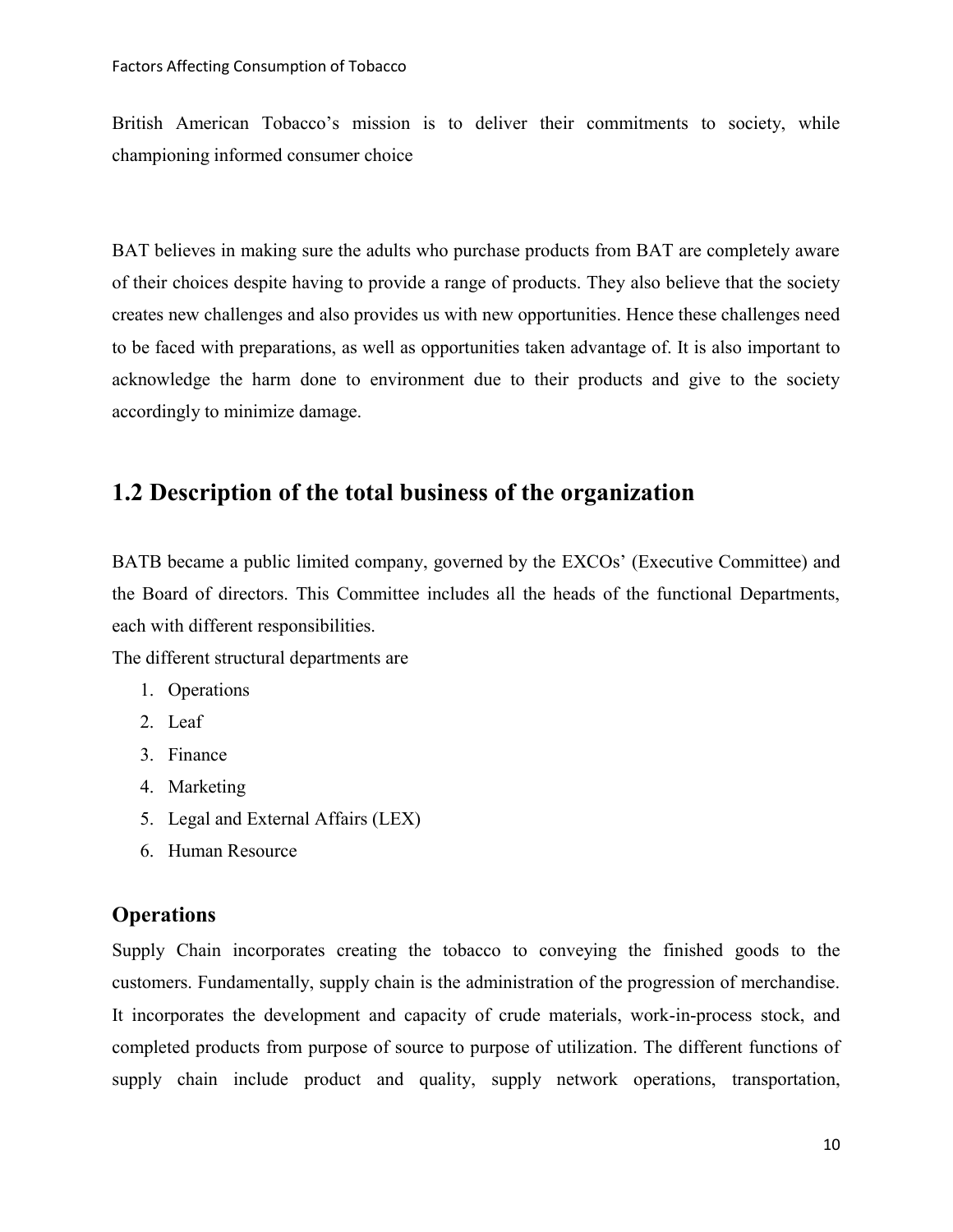warehousing, inventory control, procurement, sourcing, environment health and safety department (EHS), logistics, etc. The operations activities are segmented in the following manner:

Leaf growing: Over 80 million kilograms of tobacco is grown every year by around 35000 registered farmers throughout three divisions with 8 different locations; Kushtia, Rangpur and Chittagong. The leaf growing also follows a specific calendar and routine, while also letting the land rest by harvesting other commodities like rice, to retain fertility.

**Green Leaf Threshing Plant (GLTP):** Located in Kushtia, GLT deals with the processing of green leaf which is further proceeded to different locations and departments for further processing.

**Primary Manufacturing Department (PMD):** This is where the primary production using the raw material (leaf) takes place. The leaf is conditioned here along with any imported tobacco for cigarette production. By passing the tobacco through modern machines, the different blends and packaging grades are separated and classified. The different grades are made in proportions required under a uniform temperature and moisture. This is where the conditioning, cutting, cooling and blending takes place.

**Filter Manufacturing Department (FMD):** This is where the variety of filters for the different brands are produced. These filters are then put into SMD machines for secondary production.

**Secondary Manufacturing Department (SMD):** From PMD the processed tobacco is sent to Cut Tobacco Store (CTS) where it is stored for further use in the SMD. From CTS the blended tobacco is brought to SMD for further processing and is wrapped to make the final cigarette.

**Shipping:** SMD has a holding room of a capacity to store approximately 250-260 million cigarettes from where goods put in trucks for delivery. The responsibility of distribution is outsourced to a contractor who makes sure daily deliveries are done to the different territories around the country. A specific amount of stock is allocated for the daily distribution and shipping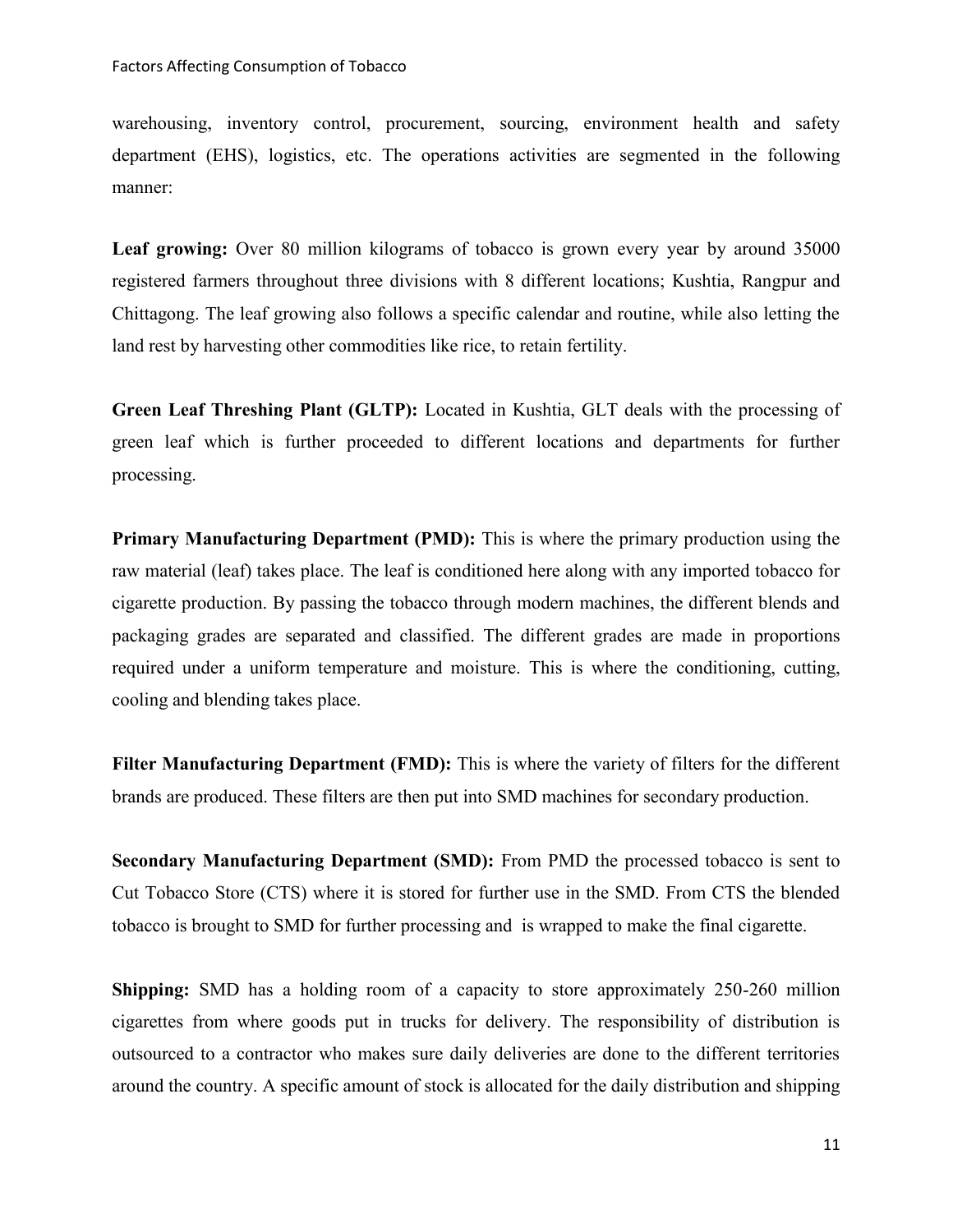is deduced with the help of a software and by analyzing with the use of transportation model. The trucks carry over 2 million cigarettes per trip and are supported with VAT documents in case of any disruption. The distribution process will further describe how it is done.

# **Leaf**

The leaf department is one of the core functions of BATB. It is responsible of all the actons necessary for leaf production (tobacco production). Responsibilities involve

- Ensuring quality of the tobacco used and cultivated for the final cigarette
- Communicating all responsibilities of the farmers
- Purchasing and usage of all sorts of pesticides, aka, anything the farmer requires to deliver top quality tobacco
- Ensuring that land retains its fertility by rotational farming: rice, tobacco, rice
- Processing, packaging, storing and shipping of the leaf produced

# **Marketing**

Creating brand value is a must for any organization, for and organization is what it's brand is. With a diligent and efficient team, the marketing department is resilient in making their brand a customer's first choice. The marketing department looks into two aspects; Brand and Trade marketing. Brand marketing deals with the individual products that BAT produces and distributes, having separate brand managers for the variety of products.

Their product segmentation is done in the following way:

- 1 st : Premium (Benson&Hedges)
- 2<sup>nd</sup>: Aspirational Premium (John Player Gold Leaf, Capstan)
- 3 rd: Vaue for money (Star)

4 th:Low (Pilot, Hollywood, Derby)

# **Legal and External Affairs (LEX)**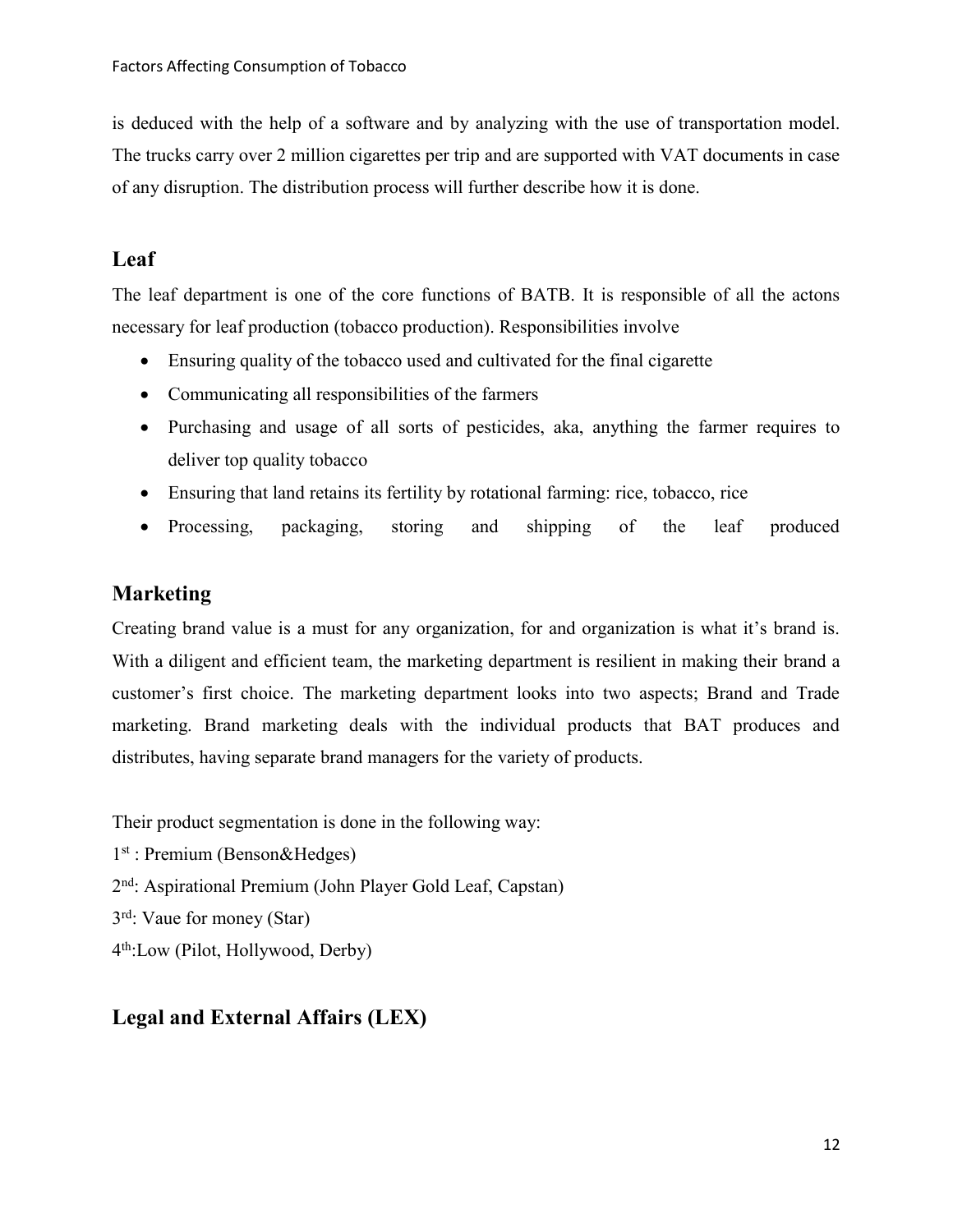Legal and external affairs, also known as LEX assists in carrying out responsibilities that are entitled towards the organisation's stakeholders and the society along with the legal obligations of the employees within the organization. Their main responsibilities include:

- Ensuring the rules and regulations that have been defined are maintained
- Corporate social responsibility is acknowledged (social awareness campaigns, health support, tree plantation, etc.)
- Communicating in the corporation

# **Finance**

Like all organizations, the finance department of BATB is equally challenging as well as important for the organization. However, one unique thing about BATB finance is that this department is aligned with all the other departments and it works accorrdingly. Their core responsibilities are:

- Creating financial objectives and forming ways to achieve them
- Making sure all resources are used at its most potential and a budget is prepared that assists in shareholders' predictions.
- Supports relationship with current and potential investors
- Auditing

# **Human Resource Department**

The human resource department is the voice of the organization. It speaks for the wellbeing of the organization and also its employees. All the people behind the organization's success were hired by the HR department. The recruitment process is truly unique compared to many multi nationals. Each candidate goes through various screening processes where they are assessed, based on leadership capabilities, by assessors who themselves go through assessment trainings to be able to assess at any BAT office. When the candidates pass the assessment, they sit for a final interview by the head of the function they may get recruited in. Various trainings and activities that are required to manage performance, careers and employee relations.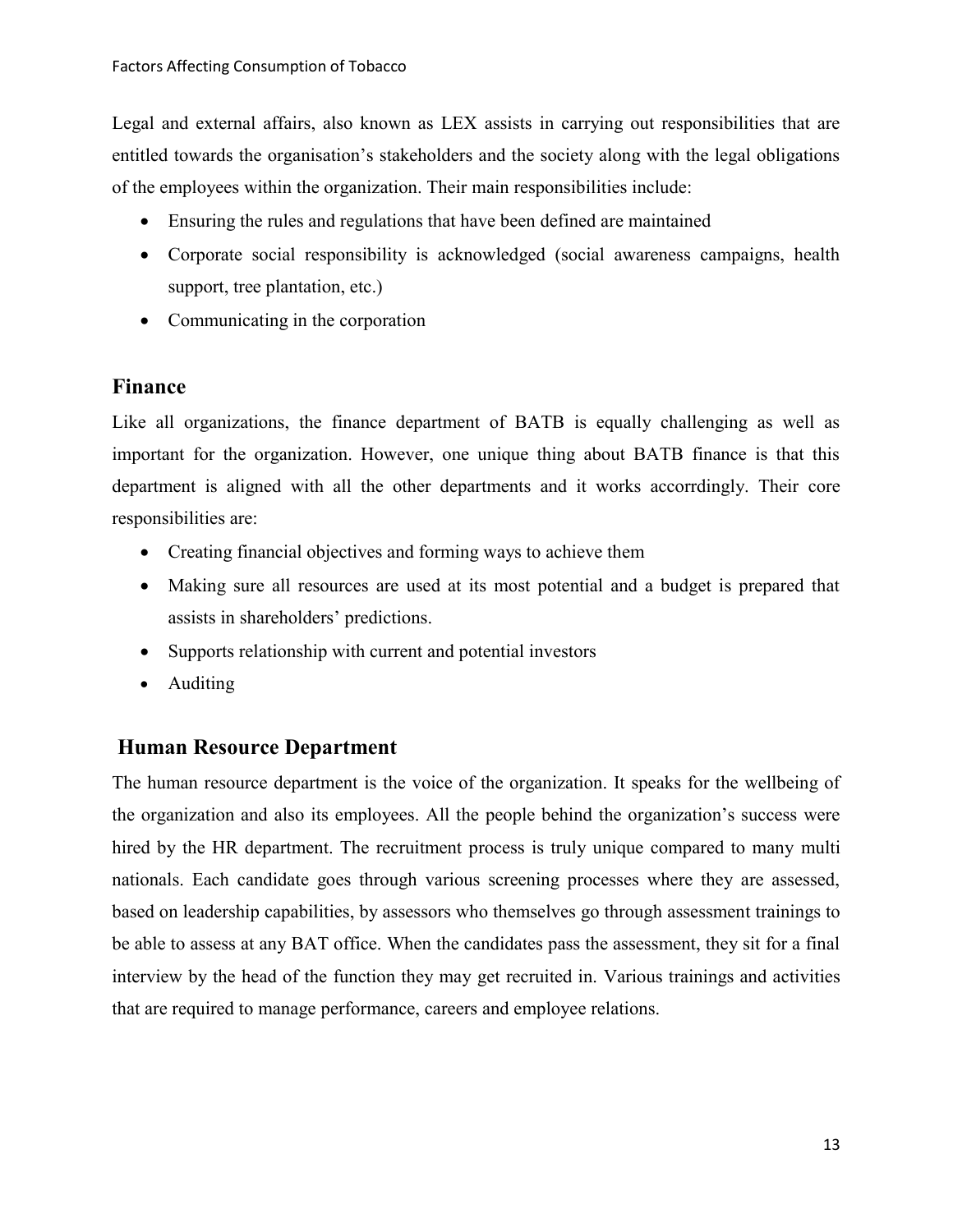Factors Affecting Consumption of Tobacco

# **Chapter 2: Research and Findings**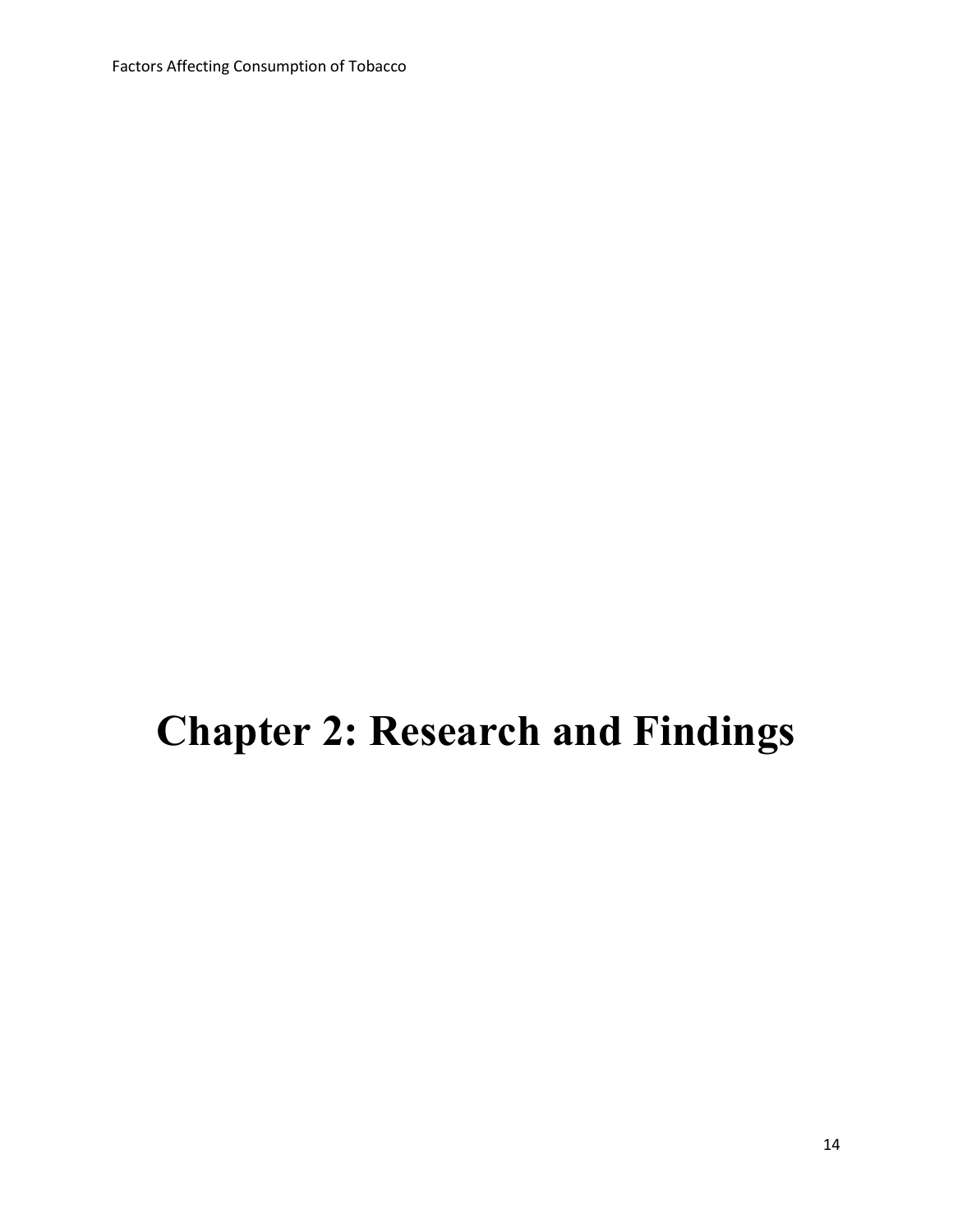## **2.1 Rationale of the study**

Tobacco consumption first began during the 70's in Bangladesh. It was first seen as a prestigious manifesto, a thing that defined masculinity in men. However, women joined the consumer base not too late. Currently, tobacco is consumed by over 49% of adults, direct and indirectly. I have conducted this research to understand the factors that instigate or induce tobacco consumption. Upon speaking to individuals who have been a chain smoker for the past five years, I have narrowed down three factors under which there may be many wings. These three factors are the major reasons that cause smoking or consumption of tobacco products.

This research was carried

1) To determine the relationship between tobacco consumption and it's availability in

Bangladesh

2) To determine the relationship between tobacco consumption and the social construct of Bangladesh

3) To determine the relationship between tobacco consumption of people in Bangladesh with their psychology

## **2.2 Statement of the problems**

The ratio of smokers has been rapidly increasing in Bangladesh despite there being a restriction in promotional activities and warning signs along with heavy taxes. With there being more young smokers than old, what is inducing them is an unknown factor. There have been many speculations over the years and this research will speak about the various studies that have touched upon this point. However, to narrow down, this study seeks to leverage any factors for the residents of Bangladesh who are tobacco consumers. Hence, to understand the rationale behind the consumer behavior, this research has been conducted.

There are 3 hypotheses.

H1: There is a positive relationship between availability of tobacco products and its consumption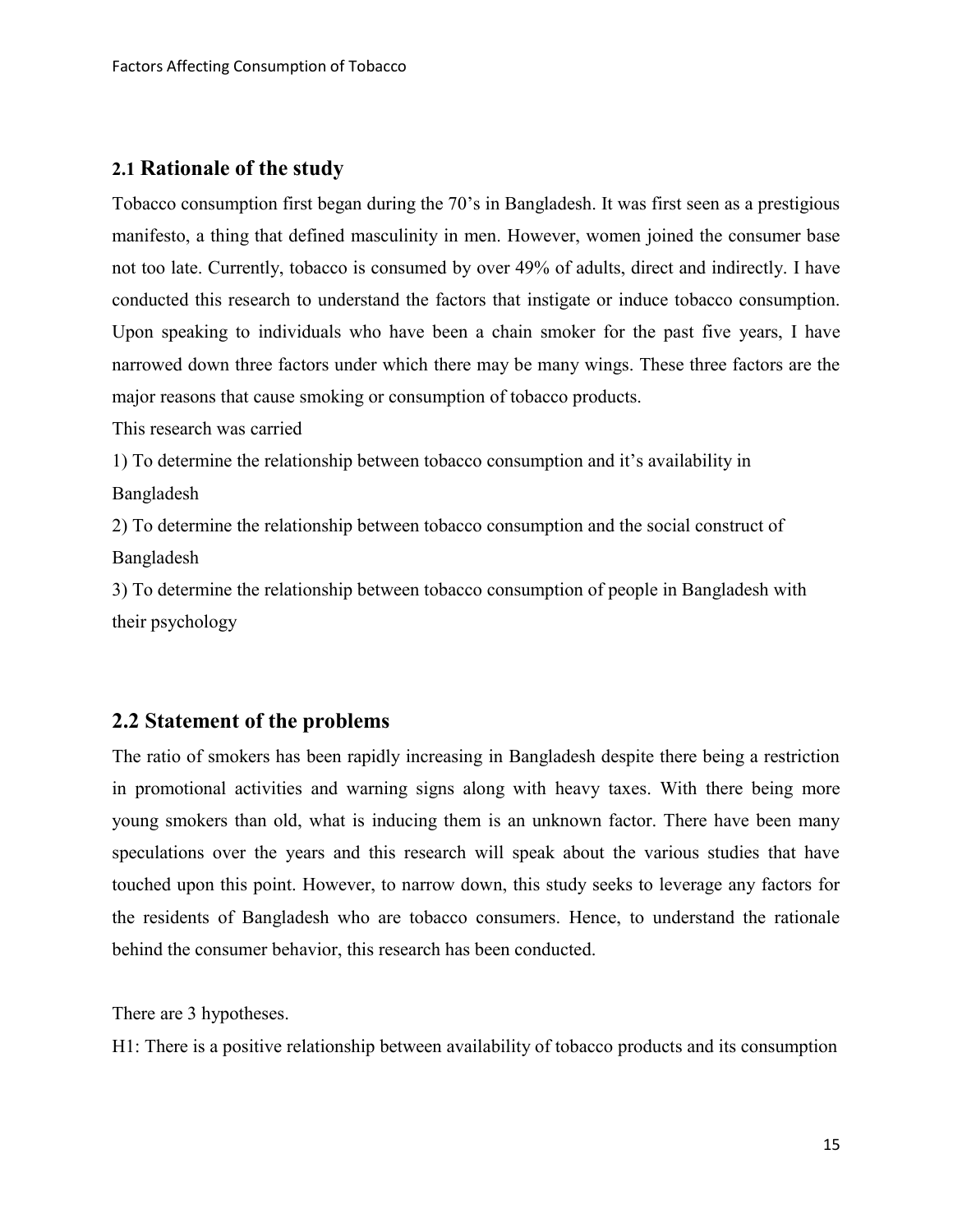H2: There is a positive relationship between the social construct of Bangladesh and the consumption of tobacco

H3: There is a positive relationship between psychology of Bangladeshis and the consumption of tobacco

We will further check in the research paper whether these null hypotheses are correct or void.

#### **2.3 Scope and delimitation of the study**

This study would be able to assist in understanding and interpreting the consumer behavior of tobacco consumers. This may in turn help organizations formulate their processes accordingly. It will also give data regarding whether what we assume to be the actual cause of tobacco consumption is really the reason behind it. The factors that will be discussed in this paper is directly derived from the target market and hence, will give a better understanding of the study. Any study related to tobacco will be able to take assistance from this paper. It will also help in understanding the gateway through which tobacco consumption starts. Moreover, I believe this paper will assist British American Tobacco Bangladesh, in understanding consumer behavior as all the respondents are residents of Bangladesh. This paper will help in identifying the factors that induce or increase tobacco consumption, and also compare with existing data.

# **2.4 Objectives of the Report**

The primary objective of this research paper is to understand whether there are any factors that affect the consumption of tobacco in Bangladesh.

The specific objectives are

1) To find whether there is any relation between consumption of tobacco in Bangladesh and availability of such products, any relation between consumption of tobacco in Bangladesh and the social construct, any relation of tobacco consumption in Bangladesh and mental psychology. We will also be able to understand whether tobacco consumption is based on brand perspectives or is it just tobacco in general being available. Tobacco products are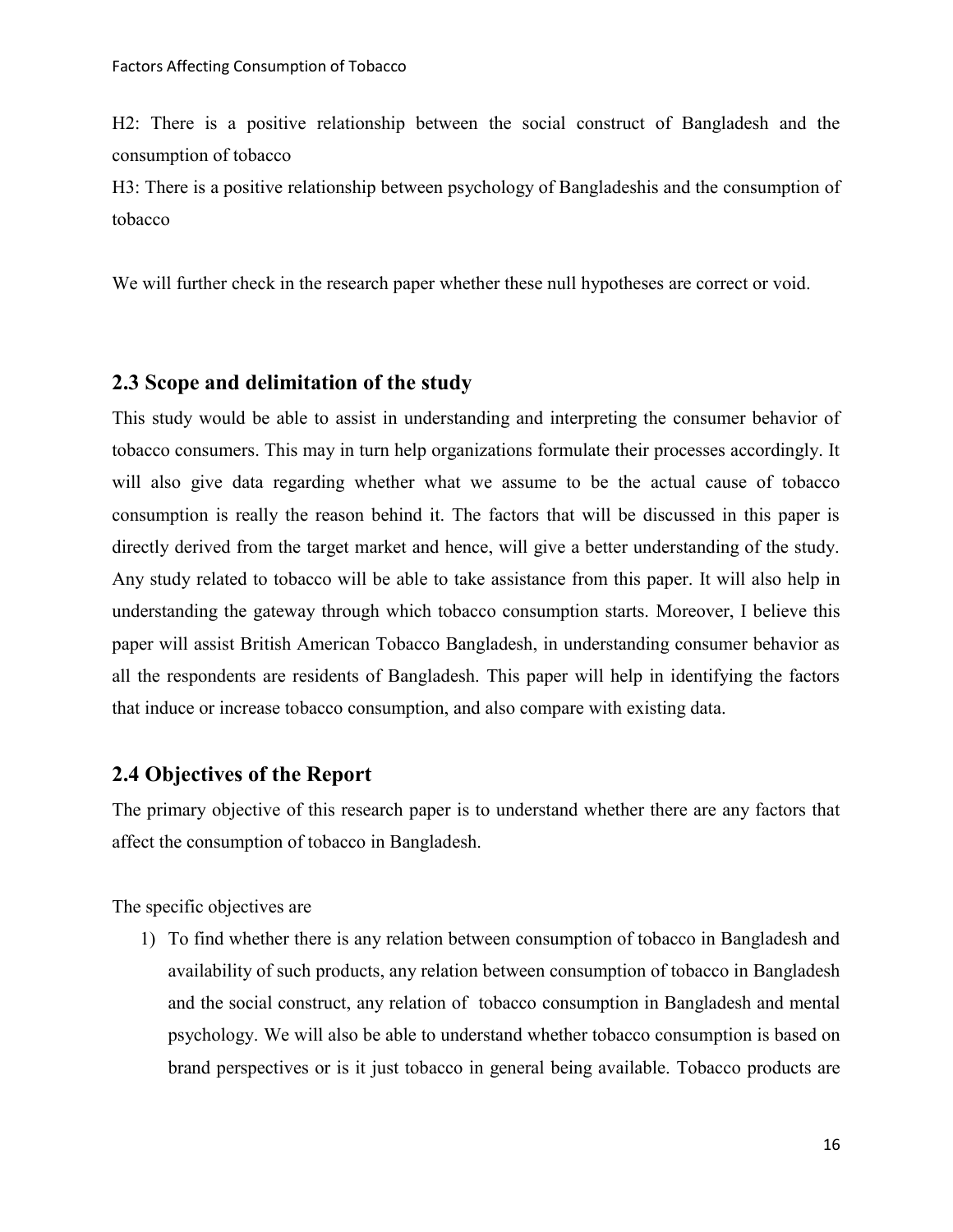readily available almost everywhere throughout the country. Hence, to figure out whether these factors influence or instigate smoking, I have conducted this research.

## **2.5 Research Questions**

The main research question that drives this research paper is "What factors drive the consumption of tobacco products?" Given the focus that I have currently, it is crucial to understand the vastness. Smoking has become a regular thing, mostly by students. Within the last decade, this consumption has increased rapidly, overcoming any gender biased walls as women enter the target audience. The consumption starts due to cigarettes or any tobacco products being readily available in the market. To be able to answer whether it is a factor or not, I have put five questions under this variable to understand consumer behavior regarding the availability of tobacco products around them. Small shops have been thriving on the sales of tobaaco products and are now in every corner of the streets. Most of these shops sustain due to their opportunity to buy from local distributors at a lower cost and then selling to local communities. Anyone can be doing a business of selling cigarettes, even by carrying a small tin tray filled with cigarettes. It is these shopkeepers and mobile shop keepers who know which brands and types sell the most. Moreover, it is the most easy access to cigarettes for someone who would be smoking for the first time. In 2010, the rate of cigarette consumption had increased over 10% than the previous years and has been increasing rapidly. It has been seen in various occasions that the consumption has been correlated to how it is perceived in the society. Study shows records of high first timers, ie,early birds, have stated that they smoked only because they saw their idols to smoke and they wanted to be like them. Like any other influence works, when young minds see their favorite movie star smoking in a movie right before doing something amazing, it reflects as a symbol of courage or prosperity. This idea, in turn affects how we think. Mental health is sometimes directly linked to the society we live in. Sometimes the adverse effects of how people around us behave and perceive things is what makes us transform ourselves. This transformation is either voluntary and if it is not voluntary, then it most definitely takes a toll on our mentality and mental health. When we are not able to live up to the society's expectations for any given reason, we tend to see ourselves as lower than others. All these possibilities may link to an individual consuming tobacco.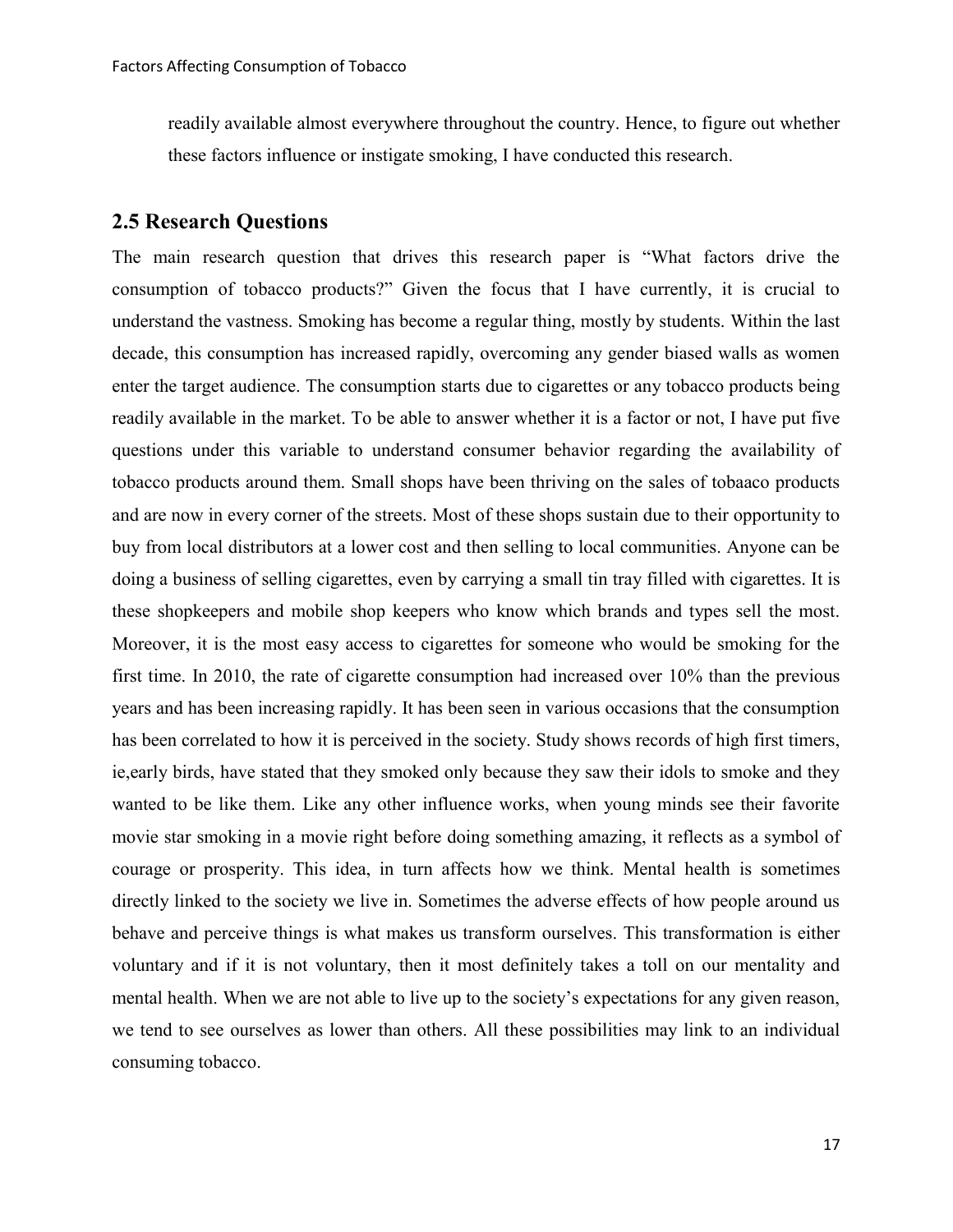The dependable variable for this research paper is tobacco consumption. The dependable variable reacts to the changes or adjustments of independent variables. The independent variables in this paper are

- 1) Availability of Tobacco in Bangladesh
- 2) Social construct of Bangladesh
- 3) Psychology of the people of Bangladesh

This study explores the relation of the dependable variable with the independent variables and will try to find out whether there is a positive, negative or no relation at all among the two aspects.

#### **2.7 Review of Related Literature**

 Various articles regarding the use of Tobacco has been reviewed by the author of the research paper. "Results of Tobacco Use" and "Progga: Youth Based Campaign required to build a smoke-free society" by Dhaka Tribune have been the two closest to the topic of this paper. More articles of Dhaka Tribune and Daily Star have spoken about the percentage of GDP that goes into consumption of tobacco. These articles validate that 1.4% of GDP goes into the tobacco industry, building up a huge organogram of tobacco users. Many researches have been conducted to understand smokers behavior in similar countries like Bangladesh, having the same culture. These articles and journals have assisted in forming the survey questionnaire to understand what questions may be aligned to the respondents as the sample had to be from the population that smokes. From literature review the author was able to deduce that in most researches that have been conducted, it showed a greater percentage of men smoking more than women. However, recent studies have shown a change in that ratio, where women of Bangladesh have been ranked as the ones smoking more than any other country.

#### **2.8 Methodology of the Study**

Any and every factor discussed here has been deduced after conducting first hand primary research through focus group discussions and individual interviews. For this paper, I looked into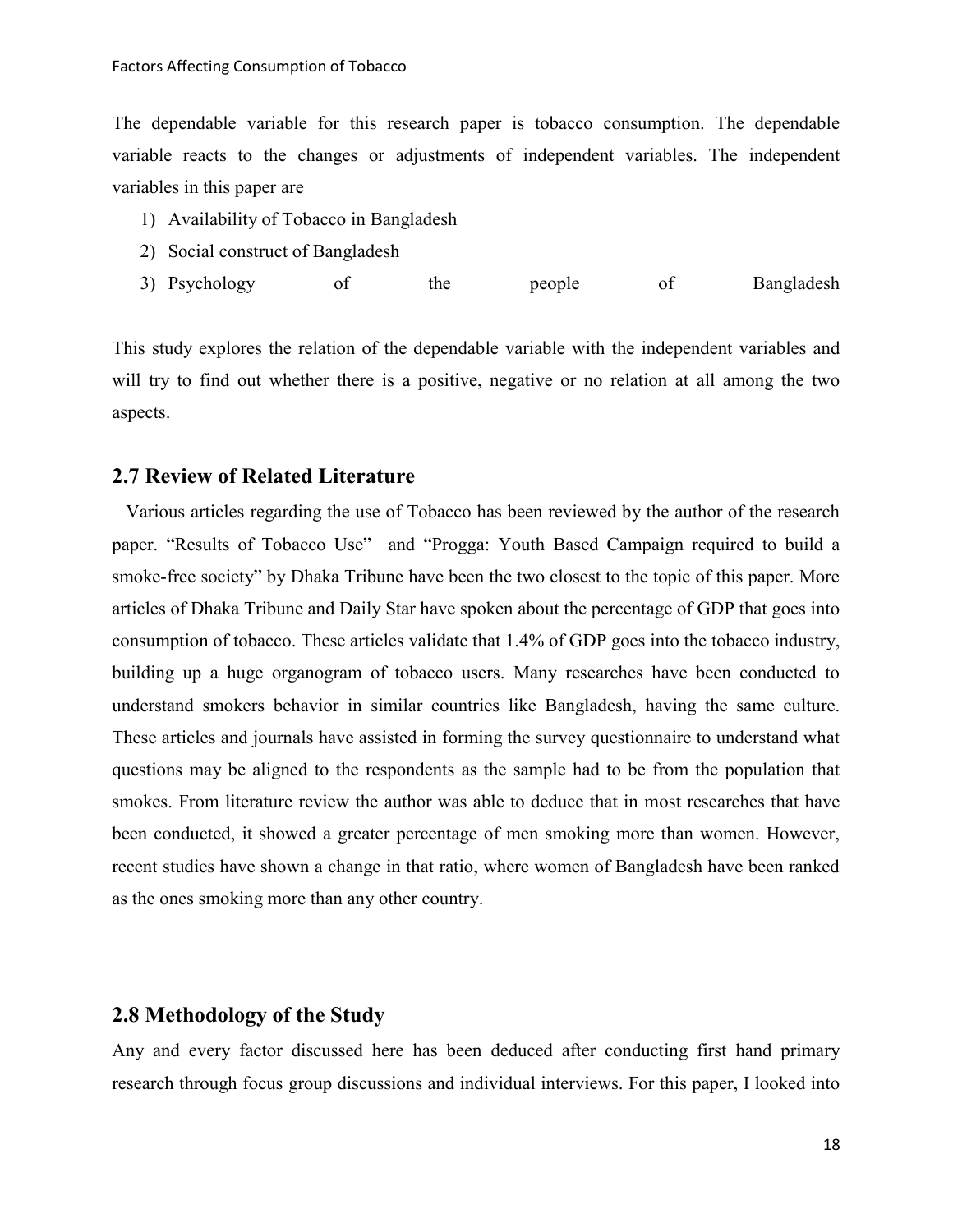the optional sources and did additional research on the factors stated. I was able to shorten the major elements. I structured a survey to direct our overview.

There is 5 point likert scale for the measurement in the survey. Each scale was given weights such as 5 for "Strongly agree" and 1 for "Strongly Disagree", in a descending order.

The sample size was 100, with missing values eradicating 8 responses. I used my social media site to find respondents. Through the link of Google forms, I was able to share the survey with the respondents with complete confidentiality maintained. The survey did have demographic fields but the respondents did not have to share any name or personal information that could be traced back to them. For further research, it is advised to have a higher number of sample size. The bigger the sample, the more accurate the results will be of the analysis.

# **2.6 Analysis and Interpretation of the Data**

Demographic analysis

| Gender         | Frequency      | Percentage (%) |
|----------------|----------------|----------------|
| Male           | 67             | 67%            |
| Female         | 33             | 33%            |
| Age            |                |                |
| 18-24          | 66             | 66%            |
| $25 - 30$      | 23             | 23%            |
| $31 - 35$      | 10             | 10%            |
| 36-40          | $\overline{4}$ | 4%             |
| $41 - 45$      | $\mathbf{1}$   | $1\%$          |
| Occupation     |                |                |
| Student        | 54             | 54%            |
| Service Holder | 31             | 31%            |
| Self Employed  | 12             | 12%            |
| Unemployed     | $\overline{3}$ | 3%             |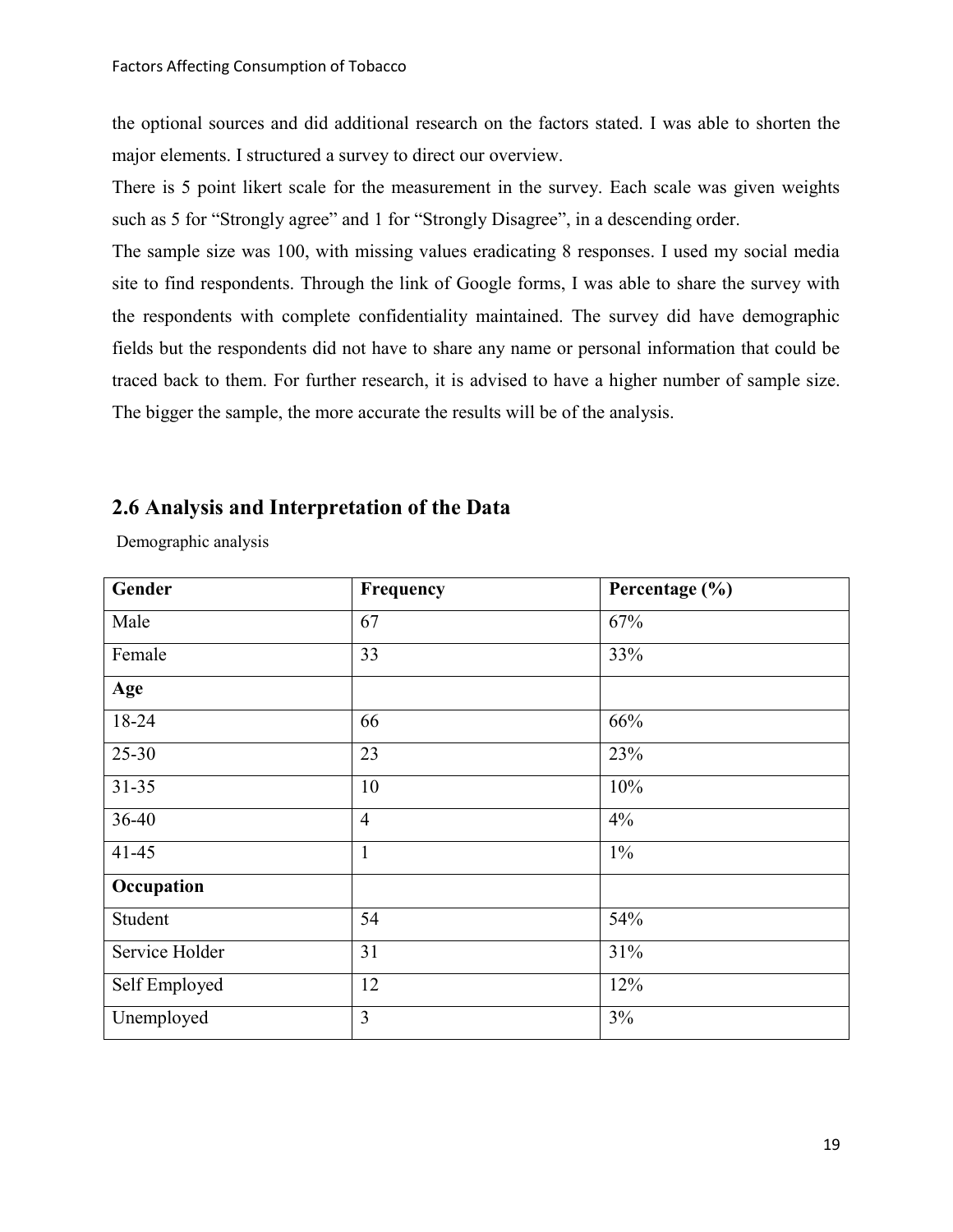## **Factor Analysis**

#### **KMO and Bartlett's Test**

| Kaiser-Meyer-Olkin Measure of Sampling Adequacy. | .707               |         |
|--------------------------------------------------|--------------------|---------|
| Bartlett's Test of Sphericity                    | Approx. Chi-Square | 289.476 |
|                                                  | df                 | 55      |
|                                                  | Sig.               | .000    |

it demonstrates whether the extent of change in the five factors that may be brought about by basic variables. In the event that the esteem is under 0.50, the aftereffects of the factor examination most likely won't be valuable. Bartlette's trial of sphericity tests the speculation that whether relationship network is a character lattice, which would demonstrate that, our factors are random. Small values (under 0.05) of the essentialness level demonstrate that a factor examination might be valuable with your information.

The KMO Bartlett's value is above 0.6 hence it indicates that the data set used is well suited for factor analysis and principal component analysis. The significance, which is less than 0.05, shows that there is no relationship of the dependent variable with the independent variables.

#### **Communalities**

|                | Initial | Extraction |
|----------------|---------|------------|
| M <sub>1</sub> | .354    | .391       |
| M <sub>2</sub> | .330    | .310       |
| M <sub>4</sub> | .581    | .681       |
| M <sub>5</sub> | .498    | .632       |
| A <sub>1</sub> | .465    | .478       |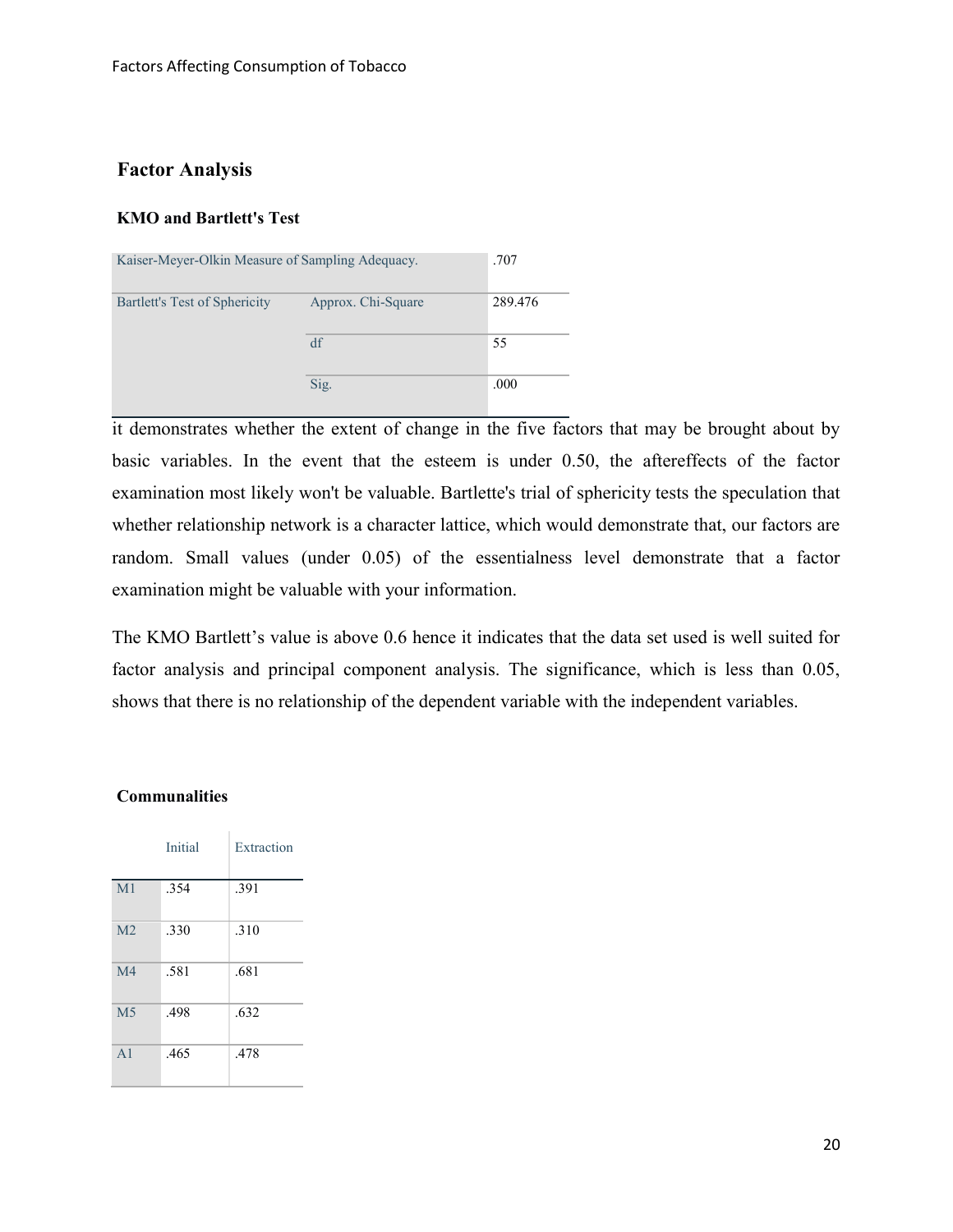# Factors Affecting Consumption of Tobacco

| A <sub>2</sub>  | .354 | .456 |
|-----------------|------|------|
| A <sub>3</sub>  | .400 | .484 |
| A <sub>5</sub>  | .375 | .435 |
| S <sub>1</sub>  | .381 | .585 |
| S <sub>2</sub>  | .471 | .590 |
| TC <sub>1</sub> | .238 | .759 |

Extraction Method: Principal Axis Factoring.

# **Total Variance Explained**

|                | Initial Eigen values |               | <b>Extraction Sums of Squared Loadings</b> |       |               |              |
|----------------|----------------------|---------------|--------------------------------------------|-------|---------------|--------------|
| Factor         | Total                | % of Variance | Cumulative %                               | Total | % of Variance | Cumulative % |
| $\overline{1}$ | 3.719                | 33.810        | 33.810                                     | 3.230 | 29.361        | 29.361       |
| $\overline{2}$ | 1.425                | 12.958        | 46.767                                     | .960  | 8.724         | 38.085       |
| $\overline{3}$ | 1.239                | 11.264        | 58.032                                     | .908  | 8.253         | 46.338       |
| $\overline{4}$ | 1.099                | 9.991         | 68.023                                     | .703  | 6.387         | 52.726       |
| $\overline{5}$ | .846                 | 7.688         | 75.710                                     |       |               |              |
| $\overline{6}$ | .633                 | 5.757         | 81.467                                     |       |               |              |
| $\overline{7}$ | .546                 | 4.959         | 86.426                                     |       |               |              |
| $\overline{8}$ | .477                 | 4.337         | 90.764                                     |       |               |              |
| $\overline{9}$ | .400                 | 3.636         | 94.400                                     |       |               |              |
| 10             | .394                 | 3.582         | 97.981                                     |       |               |              |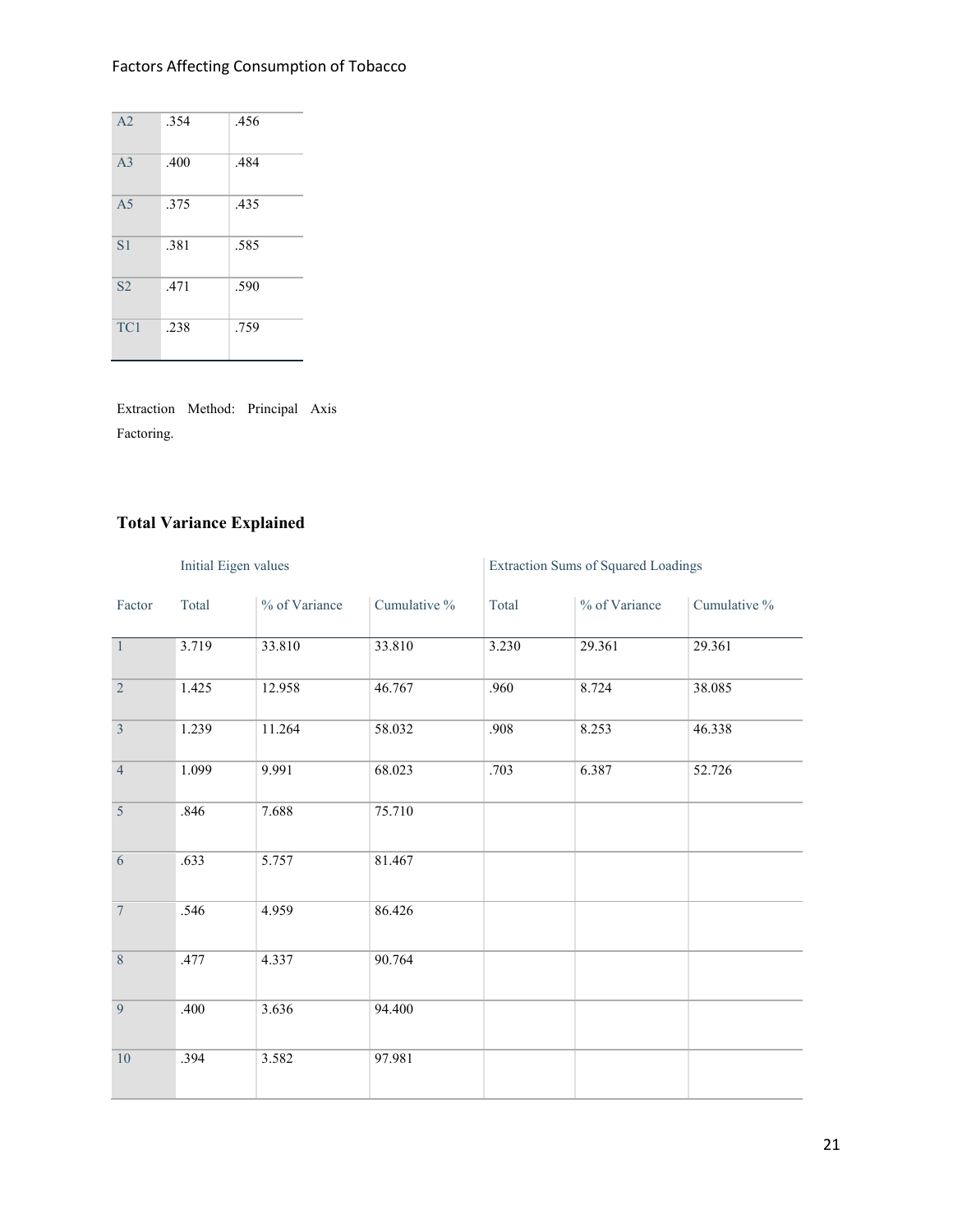| . | $\sim$<br>$-1$<br><u>.</u> | 010<br>$\sim$ $\sim$ $\sim$ $\sim$ | 100.000 |  |  |
|---|----------------------------|------------------------------------|---------|--|--|
|   |                            |                                    |         |  |  |

#### **Total Variance Explained**

#### Rotation Sums of Squared Loadings

| Factor         | Total | % of Variance | Cumulative % |
|----------------|-------|---------------|--------------|
|                | 1.844 | 16.762        | 16.762       |
| 2              | 1.734 | 15.760        | 32.522       |
| $\overline{3}$ | 1.329 | 12.081        | 44.603       |
| $\overline{4}$ | .893  | 8.123         | 52.726       |

Extraction Method: Principal Axis Factoring.

When the variables are known, varimax rotation technique is used. The total variance explained tables show factor analysis extracted 4 factors or components and the cumulative percentage was 68.023%. These 4 factors represent 68.023% of the variance. We can see that 4 factors had an eigen value of over 1 and the rest were below hence they were not extracted.

### **Rotated Factor Matrix<sup>a</sup>**

Factor

|                | 1    | $\overline{2}$ | 3 | $\overline{4}$ |
|----------------|------|----------------|---|----------------|
| M1             | .507 |                |   |                |
| M <sub>2</sub> | .430 |                |   |                |
| M <sub>4</sub> | .784 |                |   |                |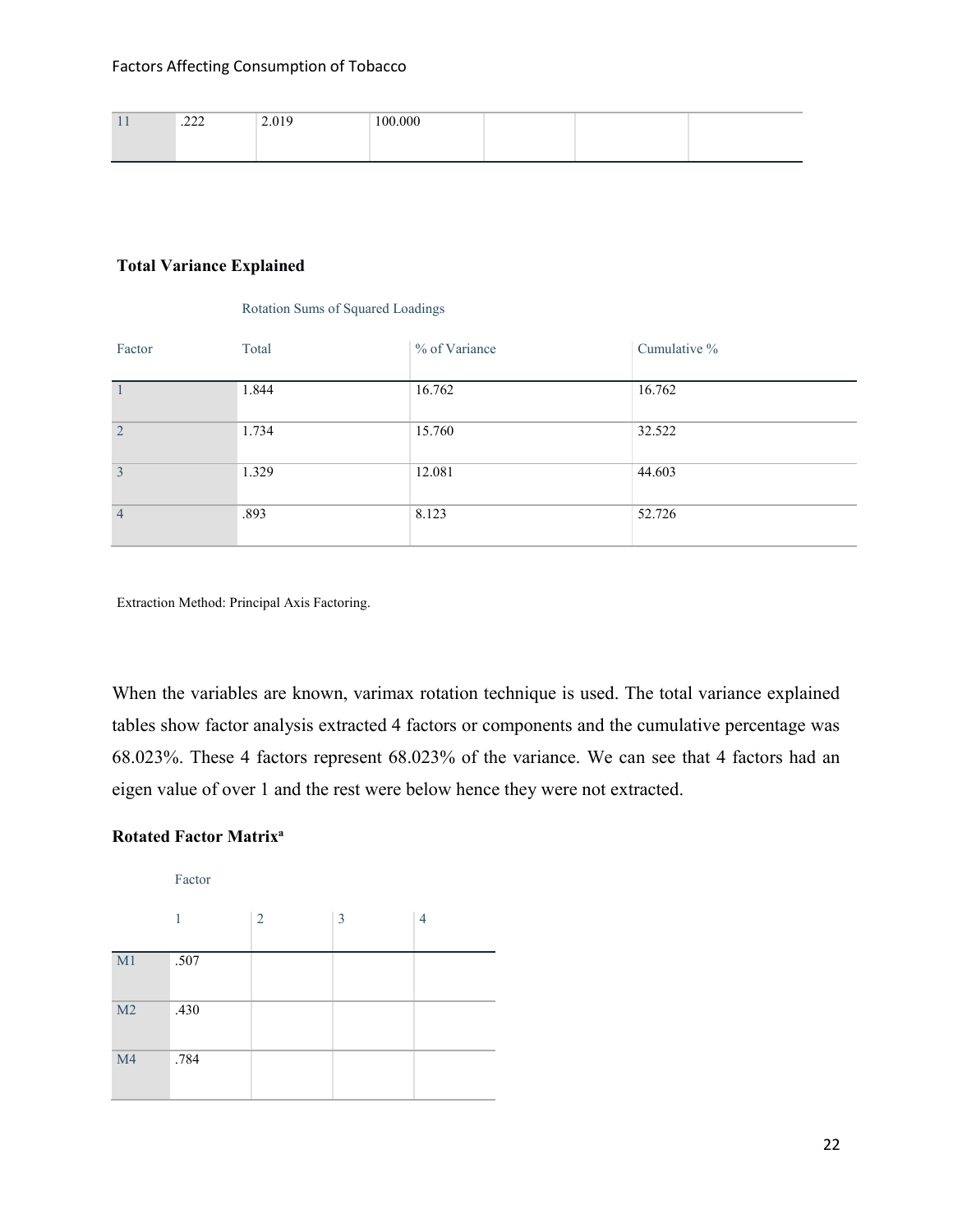| $\overline{M5}$ | .766 |      |      |      |
|-----------------|------|------|------|------|
| $\overline{A1}$ |      | .597 |      |      |
| A2              |      | .636 |      |      |
| $\overline{A3}$ |      | .650 |      |      |
| $\overline{A5}$ |      | .588 |      |      |
| $\overline{S1}$ |      |      | .718 |      |
| $\overline{S2}$ |      |      | .672 |      |
| TC1             |      |      |      | .870 |

Extraction Method: Principal Axis Factoring.

Rotation Method: Varimax with Kaiser Normalization.<sup>a</sup>

a. Rotation converged in 5 iterations.

Here we see factor 1 has M1, M2, M4 and M5 together, factor 2 has A1,A2,A3 and A5 together, Factor 3 has S1 and S2 together. This shows that these questions are closely related to the factors that they are under.

#### **Factor Transformation Matrix**

| Factor         |         | 2    | 3       | 4       |
|----------------|---------|------|---------|---------|
|                | .626    | .609 | .484    | $-.055$ |
| $\overline{2}$ | $-.739$ | .594 | .232    | .217    |
| 3              | .240    | .089 | $-.318$ | .913    |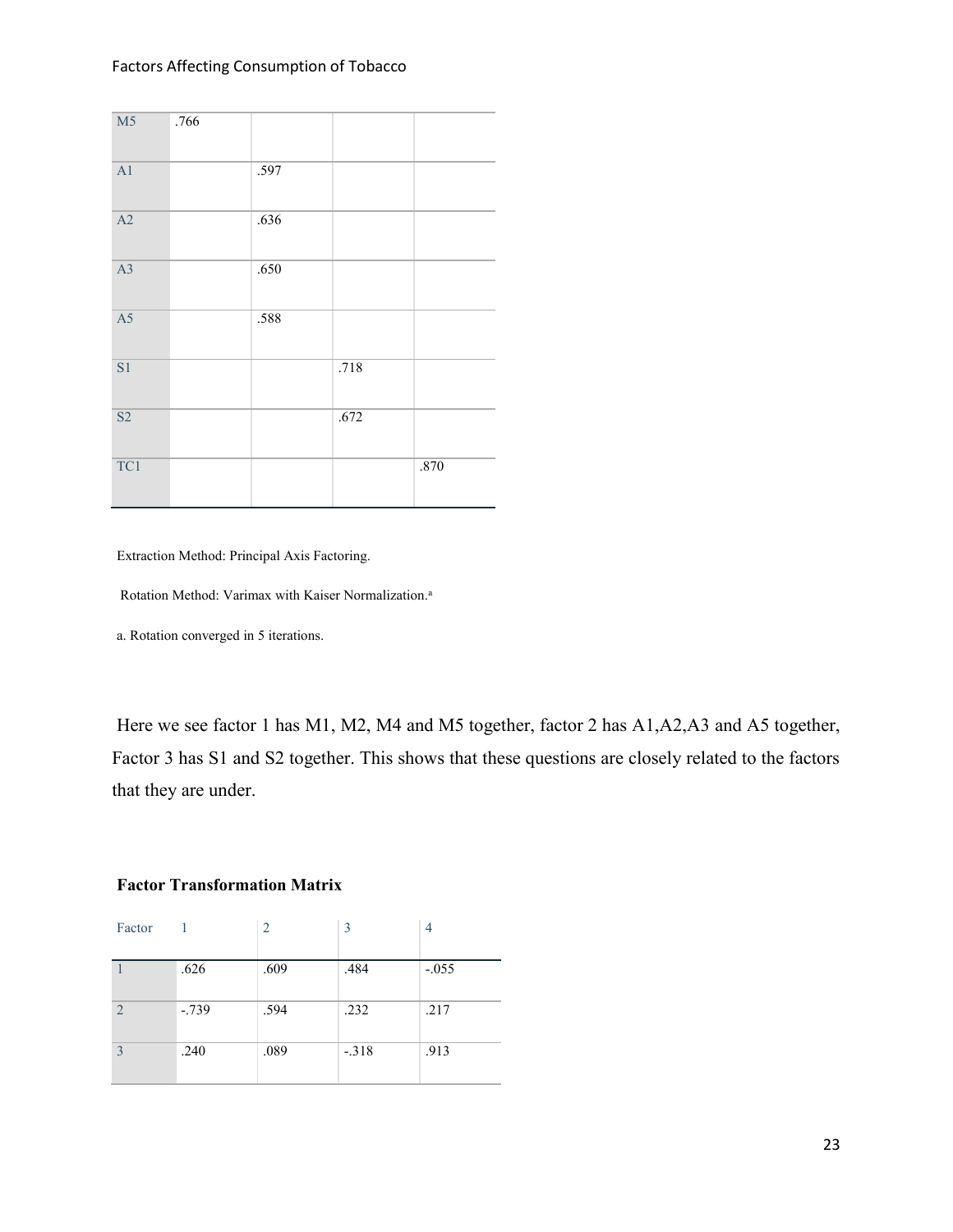#### Factors Affecting Consumption of Tobacco

| $\overline{\phantom{0}}$ | $\overline{\phantom{0}}$<br>$\cdot$ | $\tilde{}$ | . . |
|--------------------------|-------------------------------------|------------|-----|
|                          |                                     |            |     |

Extraction Method: Principal Axis Factoring.

Rotation Method: Varimax with Kaiser Normalization.

# **Regression**

#### **Variables Entered/Removed<sup>a</sup>**

| Model Variables Entered Removed | Variables | Method |
|---------------------------------|-----------|--------|
| MMM,<br>$SSS^b$                 | $AAA$ , . | Enter  |

a. Dependent Variable: TCC

b. All requested variables entered.

## **Model Summary<sup>b</sup>**

|       |                   |          | Adjusted | R Std. Error of the |
|-------|-------------------|----------|----------|---------------------|
| Model | R                 | R Square | Square   | Estimate            |
|       |                   |          |          |                     |
|       | .097 <sup>a</sup> | .009     | .024     | 2.51228             |
|       |                   |          |          |                     |
|       |                   |          |          |                     |

a. Predictors: (Constant), MMM, AAA, SSS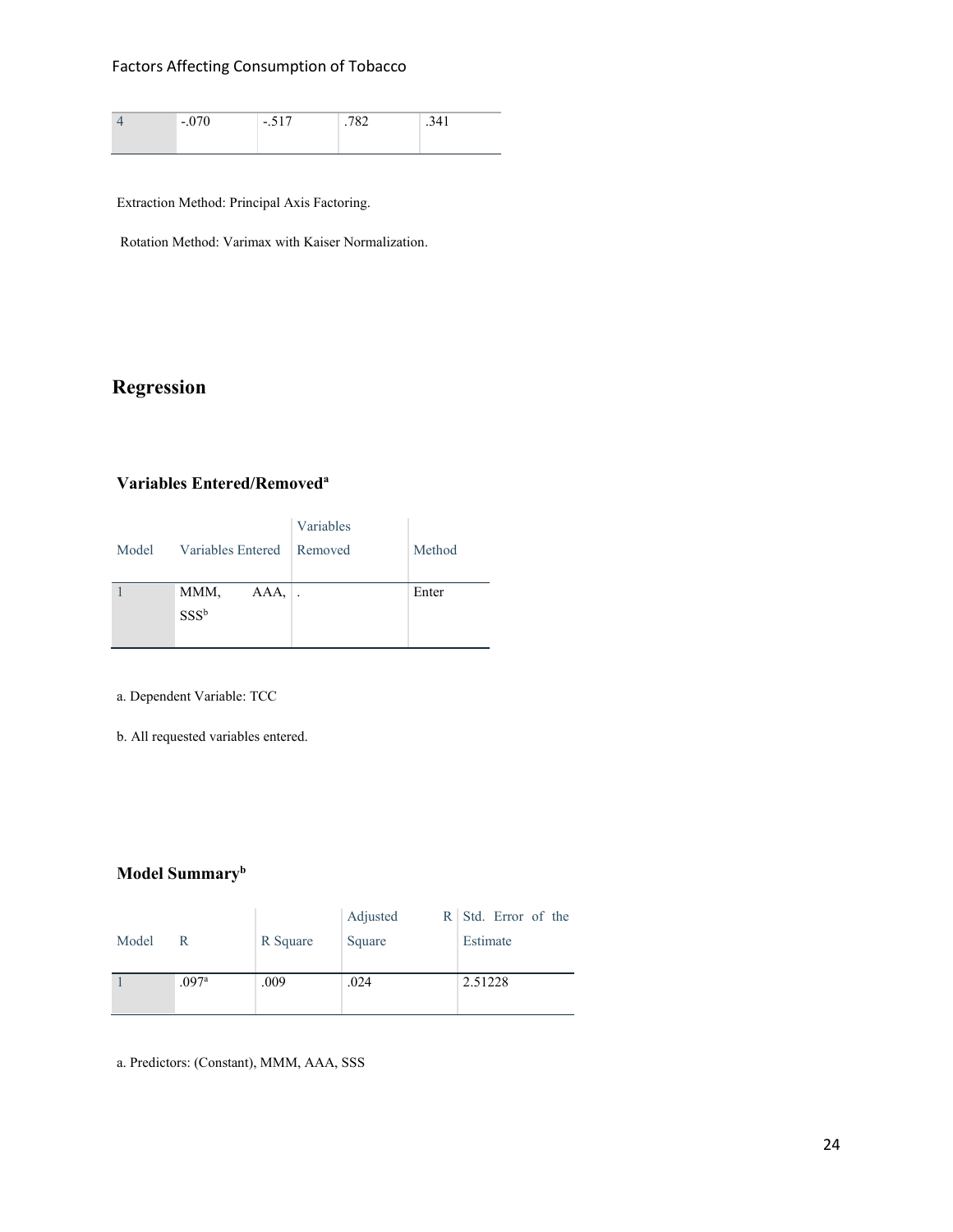b. Dependent Variable: TCC

We will be looking at the adjusted R-square. The adjusted R-square has a value of .024 which indicates that only 2.4% variance of the dependent variable is explained by the independent variable.

## **ANOVA<sup>a</sup>**

| Model |            | Sum of Squares | df | Mean Square | F    | Sig.              |
|-------|------------|----------------|----|-------------|------|-------------------|
|       | Regression | 5.313          | 3  | 1.771       | .281 | .839 <sup>b</sup> |
|       | Residual   | 555.415        | 88 | 6.312       |      |                   |
|       | Total      | 560.728        | 91 |             |      |                   |

a. Dependent Variable: TCC

b. Predictors: (Constant), MMM, AAA, SSS

Anova shows a significance value over 0.05.

## **Coefficients<sup>a</sup>**

|                |            |                                    |            | Standardized |         |      |
|----------------|------------|------------------------------------|------------|--------------|---------|------|
|                |            | <b>Unstandardized Coefficients</b> |            | Coefficients |         |      |
| Model          |            | B                                  | Std. Error | <b>B</b> eta | t       | Sig. |
| $\overline{1}$ | (Constant) | 19.819                             | 1.411      |              | 14.051  | .000 |
|                | <b>AAA</b> | $-.041$                            | .068       | $-.075$      | $-.608$ | .545 |
|                | <b>SSS</b> | .066                               | .091       | .119         | .726    | .470 |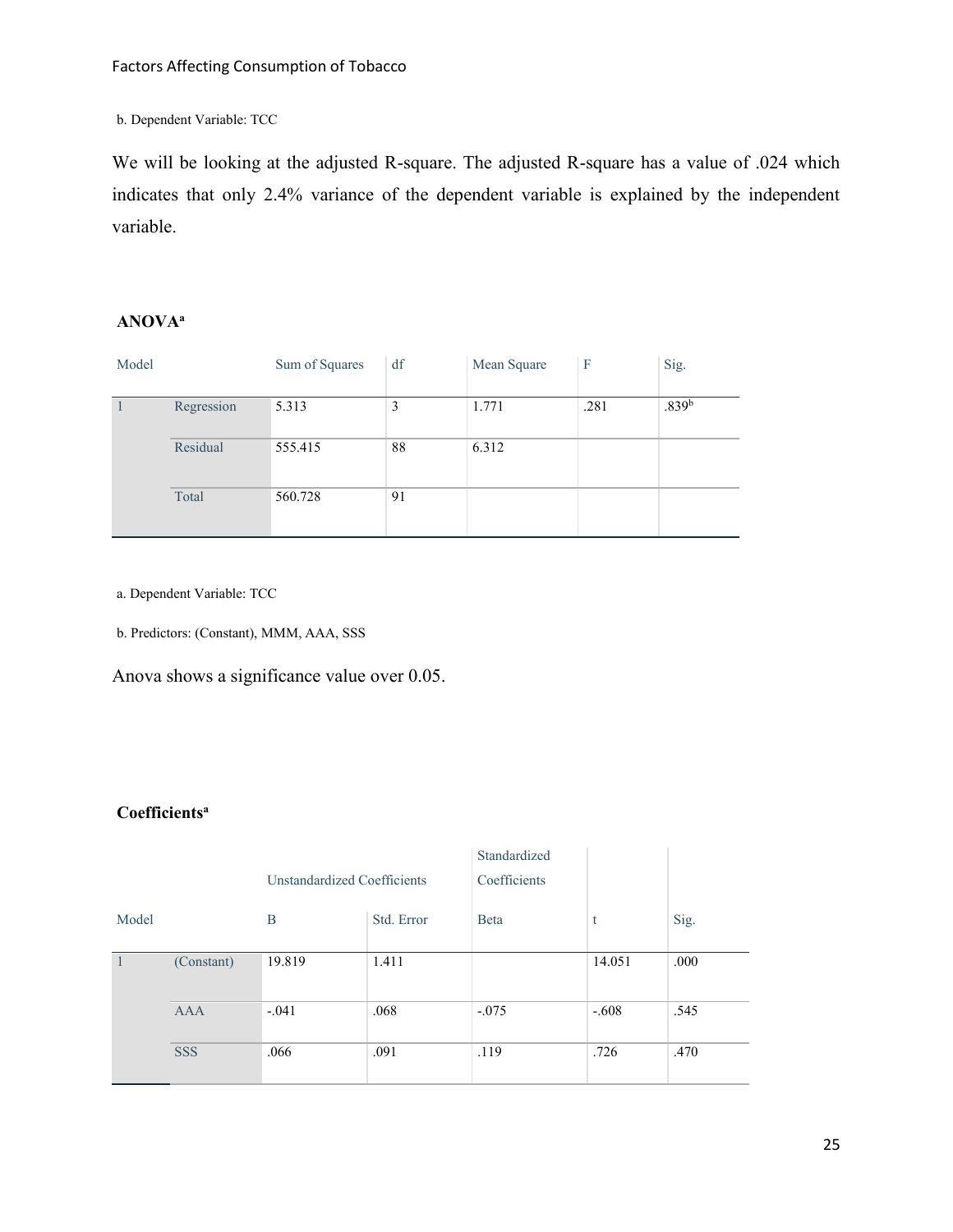| MMM | .065<br>- | .108 | .095<br>$\overline{\phantom{0}}$ | $\sim$ 0.0<br>.ouz<br>$\overline{\phantom{0}}$ | .548 |
|-----|-----------|------|----------------------------------|------------------------------------------------|------|
|     |           |      |                                  |                                                |      |

#### **Reliability Statistics**

Cronbach's Alpha N of Items

a. Dependent Variable: TCC

In the co efficient table we can see that there is AAA, SSS and MMM. For Availability(AAA) the unstandardized correlation is negative 0.41, for social construct(SSS)it is 0.66 and for psychology(MMM) it is negative -0.65. The two negative correlations indicate that when one increases the other decreases, meaning being inversely proportionate. Availability and psychology is inversely proportionate to consumption of tobacco.

If we look into the standardized coefficients, we however see AAA has a negative value of - 0.075, showing when the independent variable AAA increases, there is a reduction in the dependent variable which is the consumption of tobacco. lets look at the P-values. All three p values show values over 0.05.

## **Reliability**

Reliability is an appraisal of the level of consistency inside various things of a variable. In request to check the unwavering quality of our factors we utilized Cronbach's Alpha to process the internal consistency of the factors.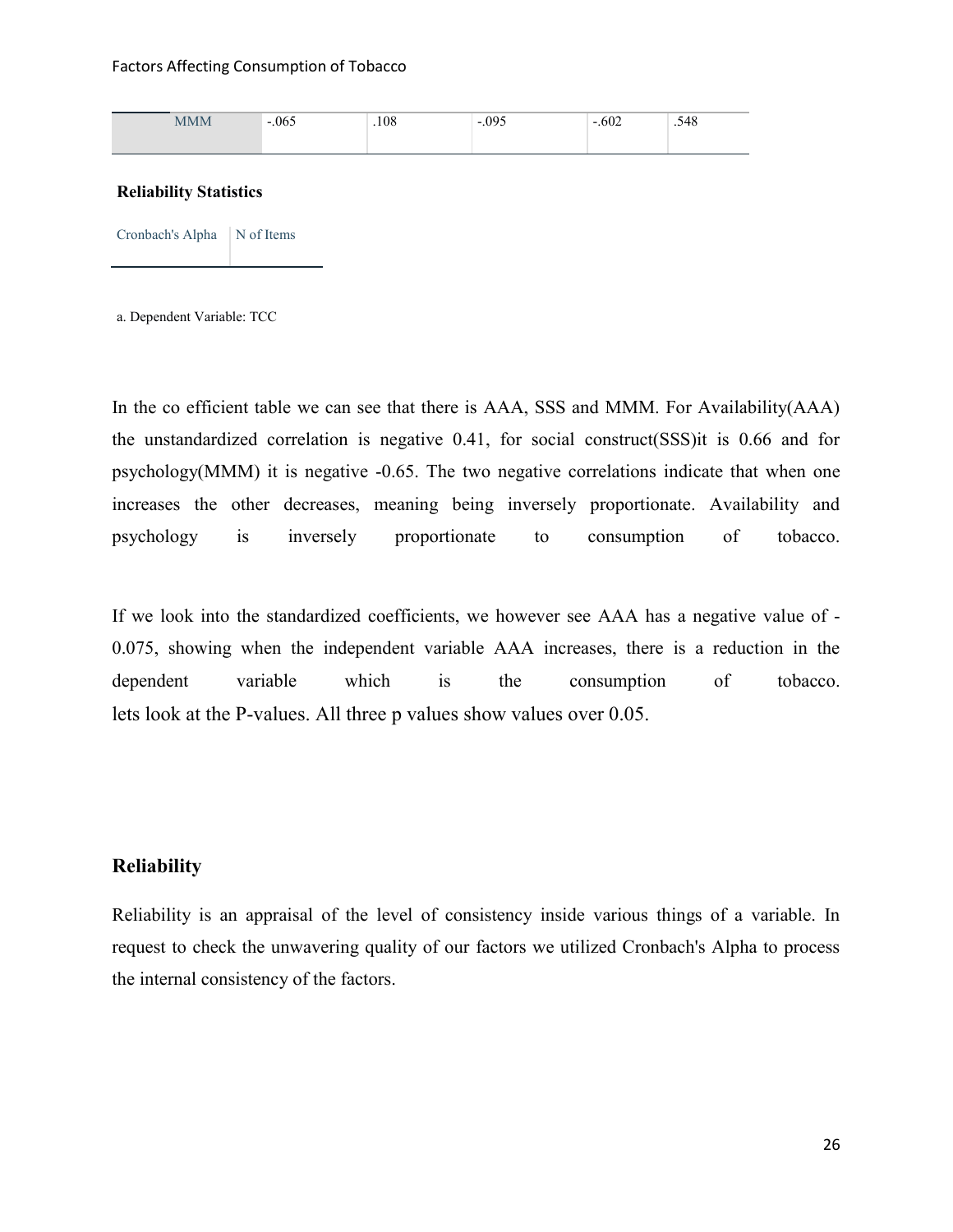.727 4

The cronbach's alpha for the second factor shows that it reliable as it has a value of 0.744 but is also very close to 0.7, and has 4 questions that are related to the factor.

#### **Reliability Statistics**

| Cronbach's Alpha   N of Items |  |
|-------------------------------|--|
| .744                          |  |

The cronbach's alpha for the second factor shows that it reliable as it has a value of 0.744 but is also very close to 0.7, and has 4 questions that are related to the factor.

#### **Reliability Statistics**

| Cronbach's Alpha | N of Items |
|------------------|------------|
| .665             |            |

The cronbach's alpha for the third factor shows that there is less reliability as it is below 0.7. This factor also has 2 questions aligned to the factor. If any question could be deleted from the survey, the cronbach's alpha will increase.

# **2.9 Findings of Study**

The findings of the study show a negative relationship among the two factors discussed in this research paper. The two factors are- availability of tobacco products in Bangladesh and psychology of people of Bangladesh. The findings show a negative relationship between the dependent variable and these two independent variables. This means that there is an inversely proportionate relation among then, showcasing that when one increases the other decreases. It shows that smoking decreases with availability of products and also decreases with psychology of people. This may be a result of the sample size and the design of the questions. However, the results also show that there is a positive relation between social construct of Bangladesh and smoking behavior. The significance level is below 0.05 which indicates that the null hypothesis is void. This could be for several reasons. Firstly, the sample size is very small for a Z-test which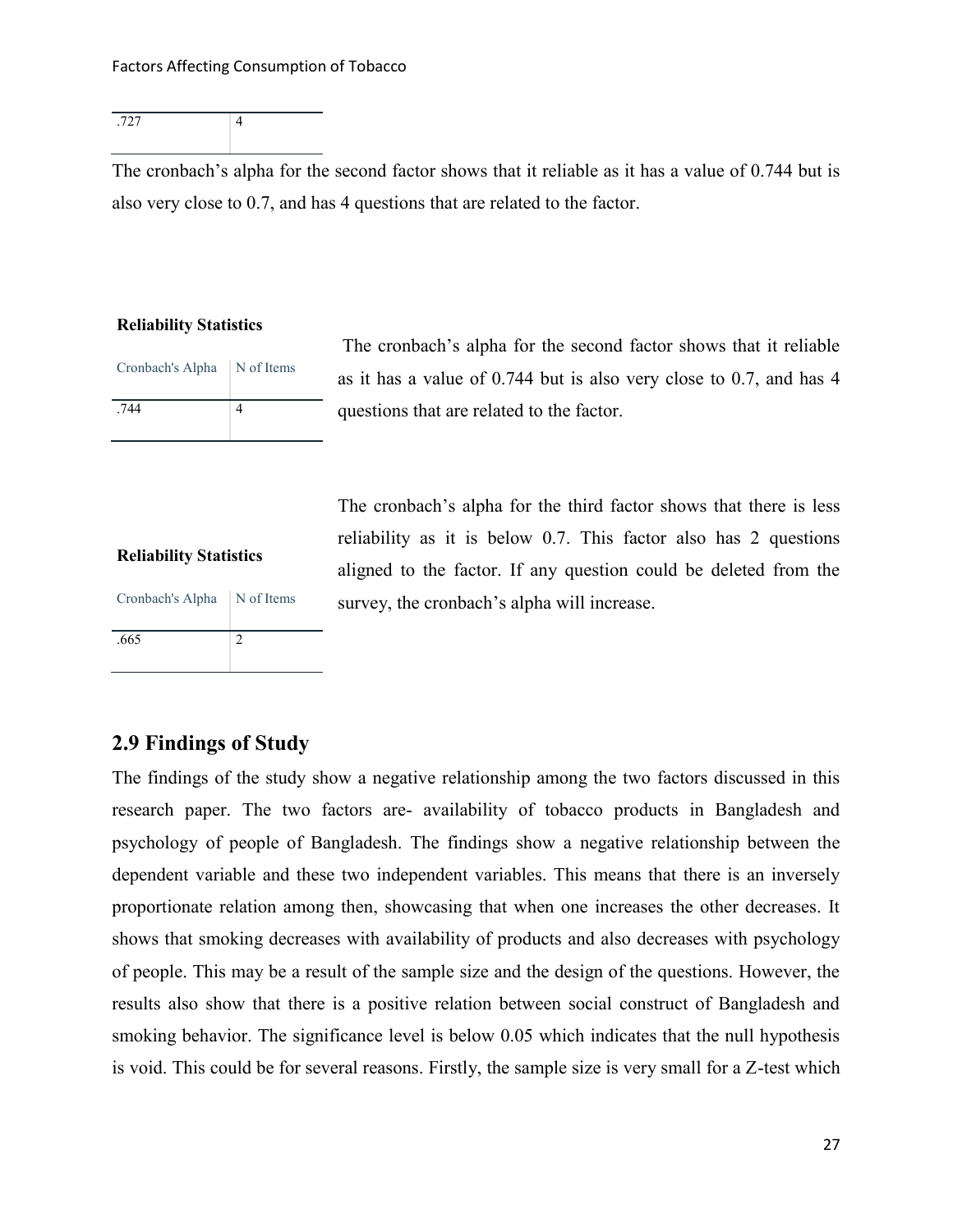creates difficulties to find the real data and responses, resulting in a deviation in results of regression.

# **2.10 Recommendations**

Since the paper was unable to show any proper signs of relationship between the dependent and independent variables, the first recommendation could be to bring changes in the questionnaire. Designing and construction of questionnaire may result in a change of results. This will allow us to dissect more accurate data from the respondents. At times the way the question is designed may dilute the sense of the question for the respondent. Secondly, another change that could be made is the sample size. The bigger the sample, the better the results for the Z-test to be performed.

## **2.11 Conclusion**

.

The increased use of tobacco has been inevitable in Bangladesh. This report had tried to understand if there is any relation among the dependent variable, smoking, and the independent variables mentioned in the research paper. With adequate information and a larger database with a bigger number of samples, the results could be magnificent. These results could therefore be used by many organizations, both health concerned organizations and tobacco producing organizations.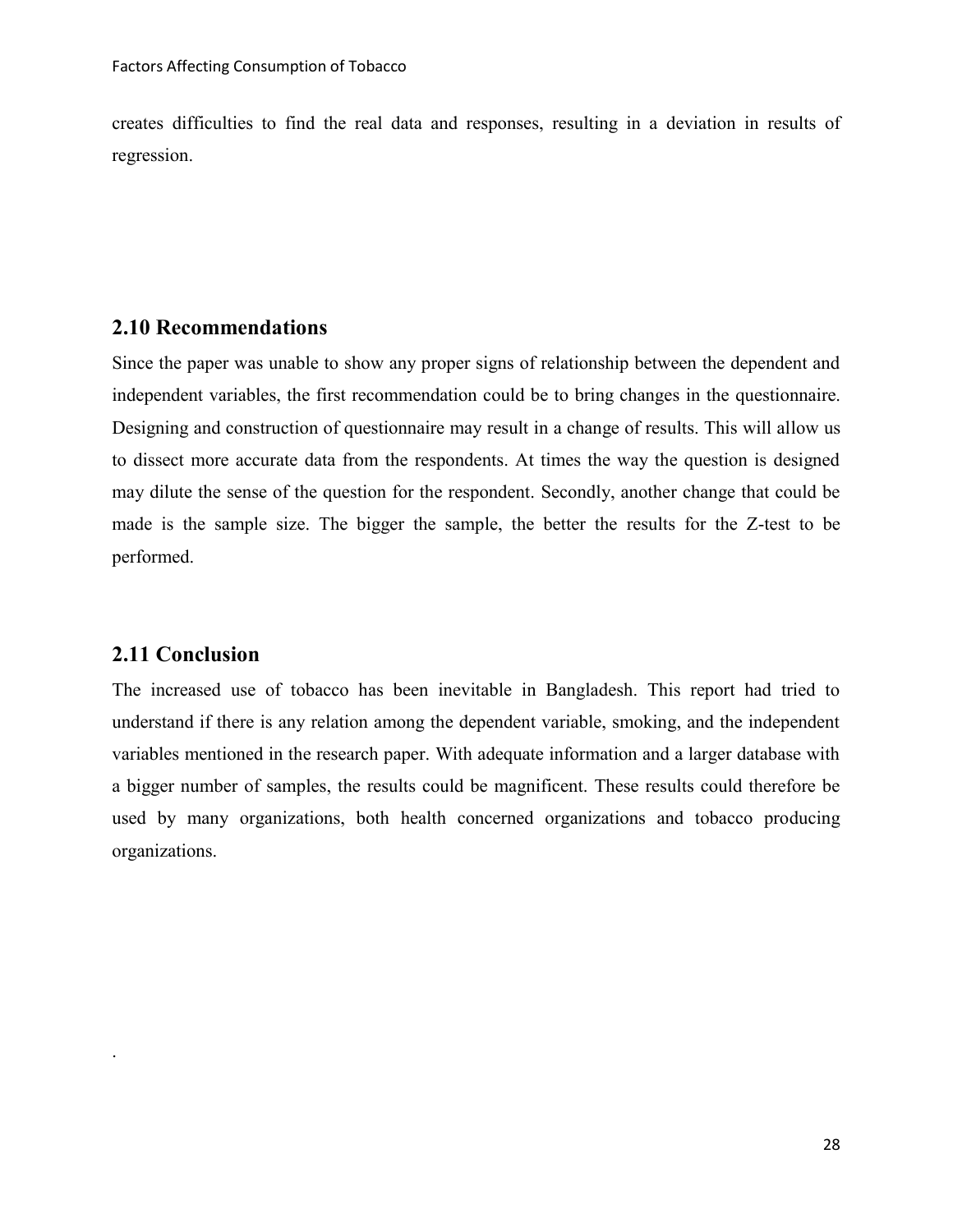# **Appendix**

# Questionnaire

Research on "Factors affecting tobacco consumption"

- 1. Demographic factors (Gender, Age, Occupation)
- 2. Are you a smoker?
- 3. I consume over 3 cigarettes a day
- 4. I usually light up a cigarette for before every task I perform
- 5. I smoke whenever I feel stressed
- 6. I smoke right after I wake up
- 7. My smoking habit changes based on the weather
- 8. I only buy cigarettes from a specific shop because they let me pay later
- 9. There is a cigarette selling store less than 5 minutes away from my house
- 10. My preferred brand of cigarette is easily available everywhere
- 11. Most of my friends carry cigarettes with them
- 12. I never have to worry about running out of cigarettes
- 13. I consume cigarettes to fit in
- 14. I first started cigarette consumption because it was cool